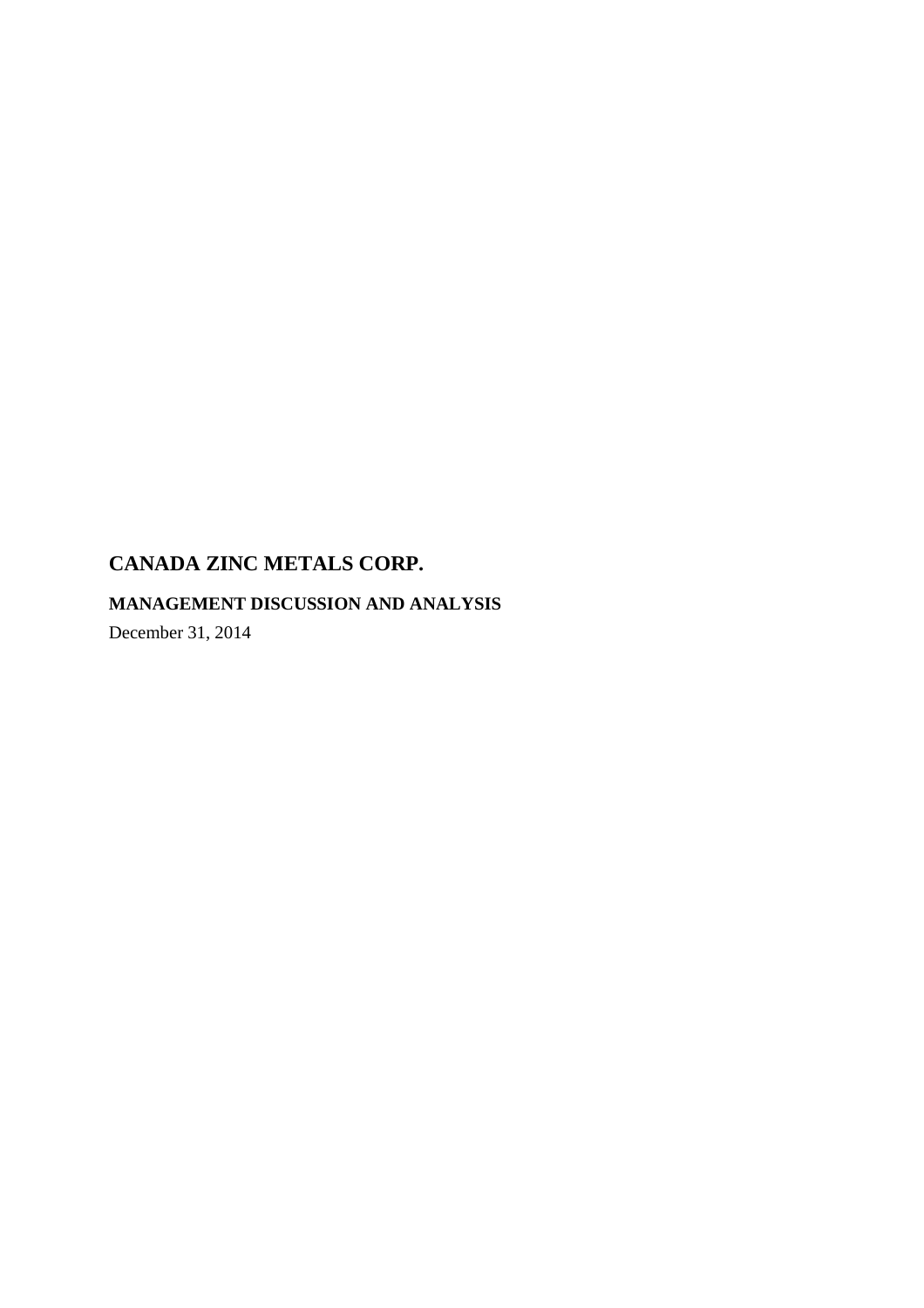Management Discussion and Analysis, page 1 December 31, 2014

## **1.1 Date**

This Management Discussion and Analysis ("MD&A") of Canada Zinc Metals Corp. ("Canada Zinc Metals" or the "Company") has been prepared by management as of February 27, 2015 and should be read in conjunction with the condensed consolidated interim financial statements and related notes thereto of the Company for the six months ended December 31, 2014 and 2013, and the consolidated audited financial statements and related notes thereto of the Company for the years ended June 30, 2014 and 2013, which were prepared in accordance with International Financial Reporting Standards ("IFRS") as issued by the International Accounting Standards Board ("IASB") and International Financial Reporting Interpretations Committee ("IFRIC").

The Company is presently a "Venture Issuer", as defined in NI 51-102.

This MD&A may contain "forward-looking statements" which reflect the Company's current expectations regarding the future results of operations, performance and achievements of the issuer, including potential business or mineral property acquisitions and negotiation and closing of future financings. The issuer has tried, wherever possible, to identify these forward-looking statements by, among other things, using words such as "anticipate," "believe," "estimate," "expect" and similar expressions.

These forward-looking statements include statements regarding the success of exploration activities, permitting time lines, the requirements of future capital, drill results and the estimation of mineral resources and reserves. These statements involve known and unknown risks, uncertainties and other factors including but not limited to changes in commodity prices and, particularly, zinc prices, access to skilled personnel, results of exploration and development activities, uninsured risks, regulatory changes, defects in title, availability of materials and equipment, timeliness of government approvals, actual performance of facilities, equipment and processes relative to specifications and expectations and unanticipated environmental impacts on operations that may cause actual results or events to differ materially from those anticipated in such forward-looking statements. The Company believes that the expectations reflected in those forward-looking statements are reasonable, but no assurance can be given that these expectations will prove to be correct and such forward-looking statements contained into this report should not be unduly relied upon. The statements reflect the current beliefs of the management of the Company, and are based on currently available information. Actual results and developments are likely to differ, and may differ materially, from those expressed or implied by the forward-looking statements contained in this report. Readers should not place undue reliance on forwardlooking statements as the plans, intentions or expectations upon which they are based might not occur.

### **1.2 Overall Performance**

The Company was incorporated under the laws of the Province of British Columbia on February 10, 1988. The Company operates in one business segment, that being the exploration and development of mineral properties in Canada. As at the date hereof, the Company has mining interests in properties located in British Columbia.

Significant events and operating highlights for the six months ended December 31, 2014 and up to the date of these MD&A :

- During the 2014 exploration season, the Company completed eight HQ diamond drill holes on the Cardiac Creek deposit, totaling 2,855 metres. The drilling focused on targets along the up-dip, northwest and southeast areas of the deposit with the objective of expanding the boundary of the internal high grade core as well as expanding the overall perimeter of the deposit. A total of 715 sawn core samples, including industry standard  $\hat{O}A/OC$  samples were taken and sent for lab analysis. Detailed analysis is included in "2014 Diamond Drilling Program" section below.
- In September 2014, the Company completed a flow-through private placement of 1,955,090 common shares at a price of \$0.55 per share for gross proceeds of \$1,075,300.
- In October 2014, the Company completed a private placement of 988,220 flow-through shares at a price of \$0.55 per flow-through share for gross proceeds of \$543,521, and non-flow through private placement of 580,750 units at a price of \$0.50 per unit for gross proceeds of \$290,375.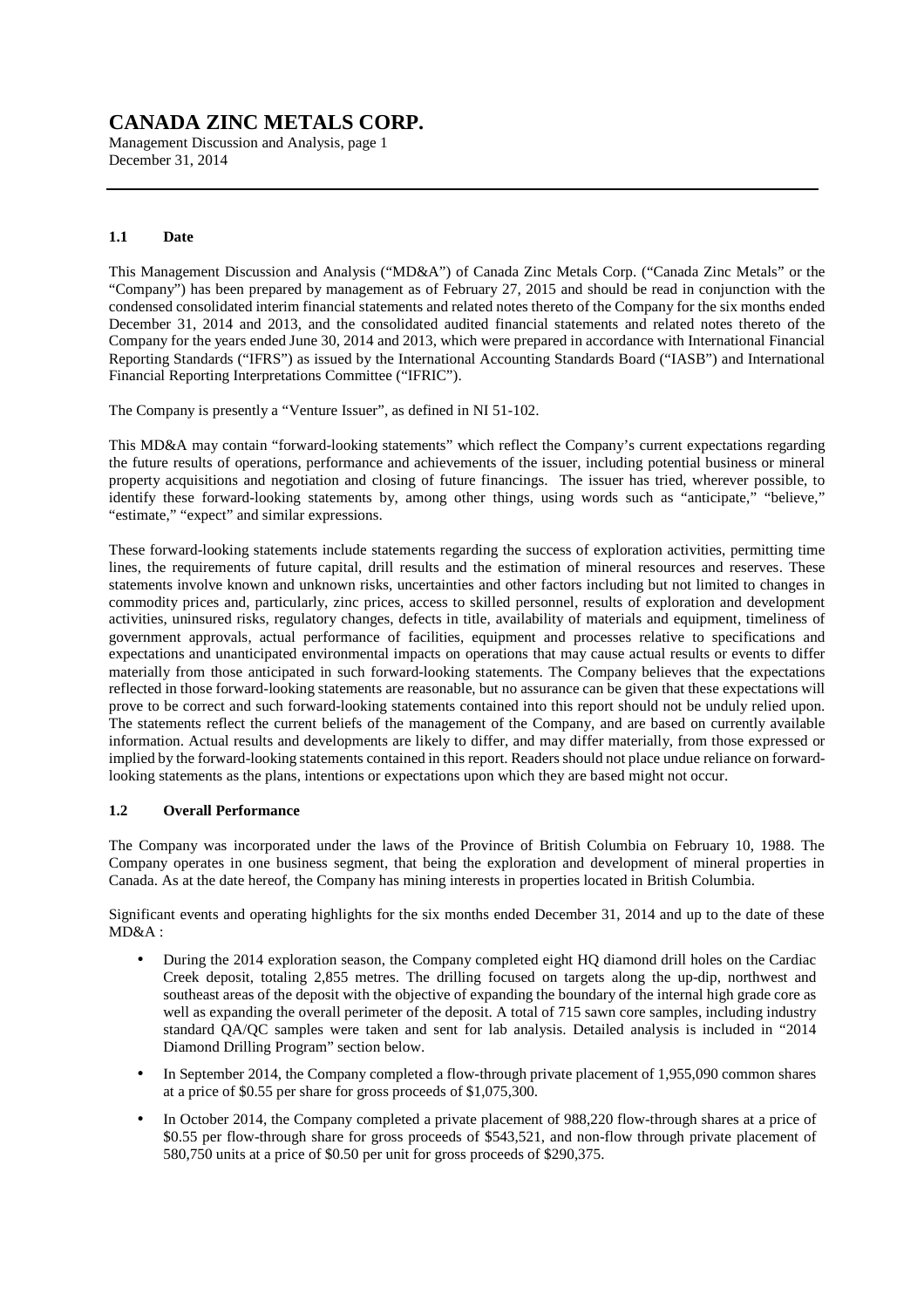Management Discussion and Analysis, page 2 December 31, 2014

- In November 2014, the Company commenced a large-scale airborne gravity gradiometry geophysical survey, which will consist of the acquisition and subsequent analysis of airborne gravity data over two large property blocks, one covering the Akie property and one covering the Mt. Alcock and Yuen North properties.
- Teck Resources Limited ("Teck") has commenced a similar airborne gravity gradiometry survey over the Company's 100% owned Pie, Cirque East and Yuen contiguous block of properties pursuant to the option agreement (the "Option Agreement') dated September 6, 2013.
- Teck provided the Company with a copy of a Report on the 2014 Field Program for the Pie, Cirque East and Yuen Properties summarizing exploration work conducted by Teck in Year One of the Option Agreement. The 2014 program was completed between July and August 2014 and included geological mapping, rock sampling and re-logging and analysis of 3,350 meters of historical Pie drill core representing 8 drill holes drilled on South Pie in the mid-1990's. Results are discussed in more detail in the "Agreement with Teck and Korea Zinc" section below.

## **AKIE PROPERTY, KECHIKA TROUGH DISTRICT, BC (zinc, lead, silver)**

The Company holds a 100% interest in the Akie Property, which is located approximately 260 kilometers northnorthwest of the town of Mackenzie in northeastern British Columbia.

The Akie zinc-lead-silver property is situated within the Kechika Trough, the southernmost extension of the regionally extensive Paleozoic Selwyn Basin, one of the most prolific sedimentary basins in the world for the occurrence of sedimentary exhalative (SEDEX ) zinc-lead-silver deposits and stratiform barite deposits.

Drilling on the Akie property by Inmet Mining Corporation during the period 1994 to 1996 and by Canada Zinc Metals since 2005 has identified a significant deposit of SEDEX-style zinc-lead-silver mineralization named the Cardiac Creek deposit. The deposit is hosted by variably siliceous, fine grained clastic rocks of the middle to late Devonian Gunsteel Formation, the same host formation for other known deposits in the district, including Teck Resources/Korea Zinc's jointly-owned Cirque deposit, located about 20 kilometres to the northwest.

In the spring of 2012, the Company re-engaged Rob Sim, P. Geo., to evaluate, calculate and produce an updated 43- 101 compliant resource for the Cardiac Creek deposit. Robert Sim is an independent consultant and served as the Qualified Person responsible for the preparation of the 2012 NI 43-101 Technical Report on the Akie Project and is responsible for the 2008 and 2012 mineral resource estimates for the Cardiac Creek deposit.

The technical report, entitled "NI 43-101 Technical Report Akie Zinc-Lead-Silver Project, British Columbia, Canada" and dated March 14, 2012, can be found on SEDAR (www.sedar.com). The report updated the work done by the Company since May of 2008, the date of the previous 43-101 compliant resource calculation. The new resource builds on surface diamond drilling completed by the Company during the period mid-2008 to the end of 2011 and establishes the Cardiac Creek deposit as one of the premier undeveloped zinc-rich base metal projects in the world.

The Company has outlined a NI 43-101 compliant mineral resource including an indicated resource of 12.7 million tonnes grading 8.4% zinc, 1.7% lead and 13.7 g/t silver (at a 5% zinc cut-off grade) and an inferred resource of 16.3 million tonnes grading 7.4% zinc, 1.3% lead and 11.6 g/t silver (at a 5% zinc cut-off grade). Using this estimate, the deposit contains 2.4 billion pounds of zinc, 472 million pounds of lead and 5.6 million ounces of silver in the indicated category, and 2.6 billion pounds of zinc, 482 million pounds of lead and 6.1 million ounces of silver in the inferred category (at 5% zinc cut-off).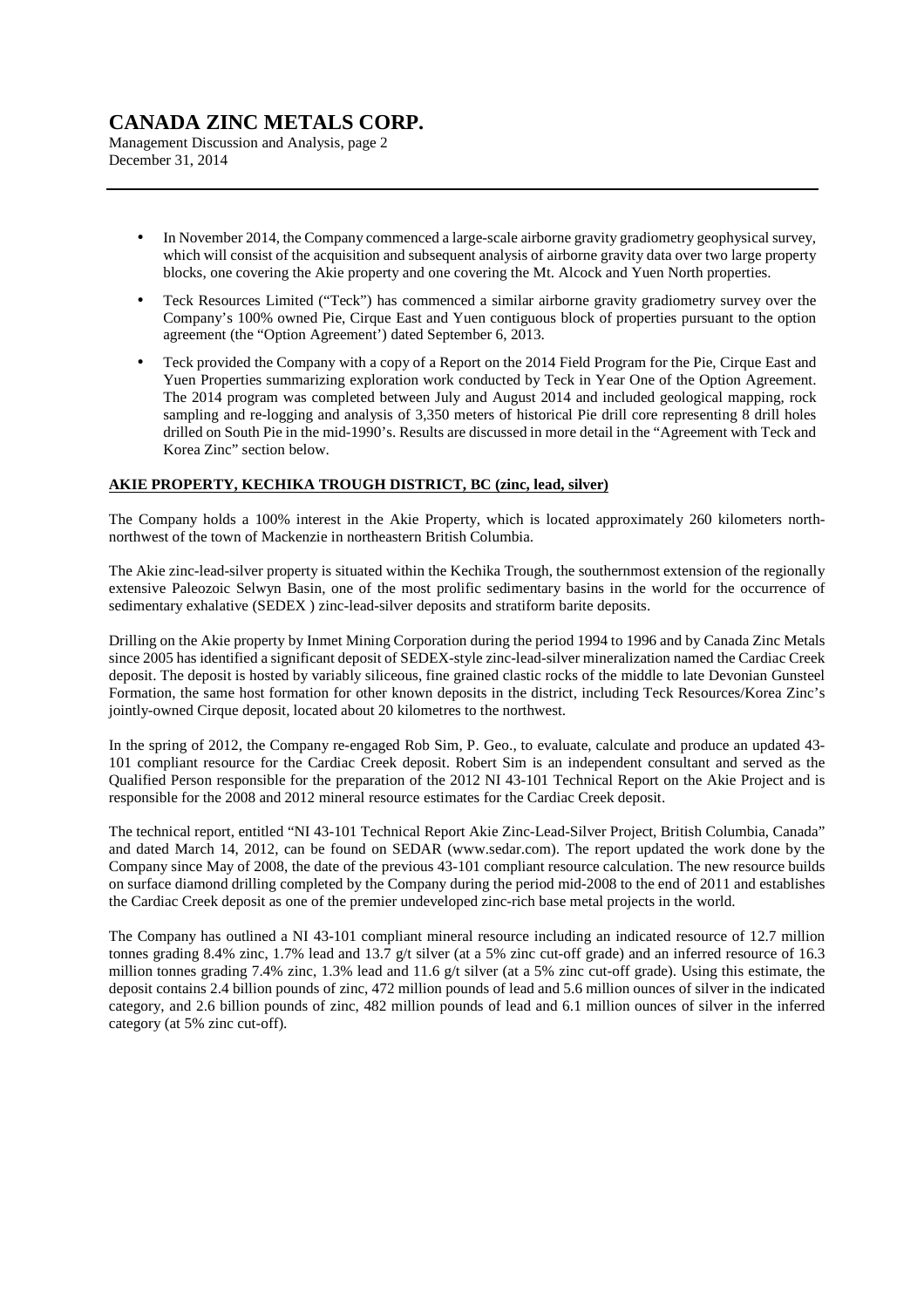Management Discussion and Analysis, page 3 December 31, 2014

| <b>Cut-off Grade</b><br>$(Zn\% )$ | ktonnes | $\text{Zn}(\%)$ | Pb $(\%)$ | Ag (gpt)    | Combined Zn +<br>Pb $(%$ |
|-----------------------------------|---------|-----------------|-----------|-------------|--------------------------|
| <b>Indicated</b>                  |         |                 |           |             |                          |
| 2                                 | 20,088  | 6.59            | 1.31      | 11.2        | 7.90                     |
| 3                                 | 17,683  | 7.15            | 1.43      | 12.0        | 8.58                     |
| 4                                 | 15,195  | 7.75            | 1.56      | 12.8        | 9.31                     |
| 5                                 | 12,731  | 8.38            | 1.68      | 13.7        | 10.06                    |
| 6                                 | 10,342  | 9.05            | 1.81      | 14.6        | 10.86                    |
| 7                                 | 7,798   | 9.89            | 1.98      | 15.6        | 11.87                    |
| <b>Inferred</b>                   |         |                 |           |             |                          |
| $\overline{c}$                    | 48,102  | 4.62            | 0.83      | 8.1         | 5.63                     |
| 3                                 | 33,016  | 5.61            | 1.02      | 9.4         | 6.63                     |
| 4                                 | 23,278  | 6.50            | 1.19      | 10.5        | 7.69                     |
| 5                                 | 16,287  | 7.38            | 1.34      | <b>11.6</b> | 8.72                     |
| 6                                 | 11,026  | 8.28            | 1.50      | 12.5        | 9.78                     |
| 7                                 | 7,092   | 9.29            | 1.67      | 13.7        | 10.96                    |

### **Cardiac Creek Deposit: Mineral Resource Summary**

(1) "Base case" cut-off grade of 5% Zn highlighted in table

(2) Mineral resources are not mineral reserves as the economic viability has not been demonstrated.

The deposit remains open at depth and along strike. Further delineation and exploration drilling is being considered using both surface drilling and planned underground drilling stations located in the footwall of the deposit on the 950 metre elevation. All permitting and engineering designs are complete and in-hand in order to commence the underground drill program.

### **2014 Diamond Drilling Program**

The Company completed 8 HQ diamond drill holes on the Cardiac Creek deposit, totaling 2,855 metres. The drilling focused on targets along the up-dip, northwest and southeast areas of the deposit with the objective of expanding the boundary of the internal high grade core as well as expanding the overall perimeter of the deposit. A total of 715 sawn core samples, including industry standard QA/QC samples, were taken and submitted to Acme Labs in Vancouver BC, an ISO 9001 and 17025 certified assay and geochemical analytical lab. No systematic issues were identified during the QA/QC process. As part of its QA/QC program, the Company sent approximately 10% of the processed samples to an independent laboratory (ALS Minerals in Vancouver) for routine confirmation purposes. The results from ALS Minerals indicate consistent results between the two labs with no significant variation fromthe Acme results.

Highlights from the 2014 drilling program are tabulated below.

| Hole-ID   | From $(m)$ | To(m)  | True Width $(m)^*$ | $\mathbf{Zn}$ (%) | Pb(%) | $Ag (g/t)$ <sup>+</sup> | $\mathbf{Zn} + \mathbf{Pb}$ (%) |
|-----------|------------|--------|--------------------|-------------------|-------|-------------------------|---------------------------------|
| A-14-111  | 305.44     | 351.41 | 34.75              | 4.80              | 0.78  | 9.80                    | 5.58                            |
| including | 317.00     | 340.16 | 17.51              | 7.39              | 1.15  | 10.91                   | 8.54                            |
| including | 317.85     | 330.34 | 9.44               | 8.93              | 1.25  | 10.54                   | 10.18                           |
| including | 319.90     | 329.07 | 6.93               | 9.11              | 1.23  | 10.93                   | 10.34                           |
| A-14-112  | 337.15     | 356.30 | 13.70              | 4.57              | 0.70  | 6.87                    | 5.27                            |
| including | 343.00     | 356.30 | 9.52               | 5.71              | 0.88  | 7.86                    | 6.59                            |
| including | 345.30     | 356.30 | 7.87               | 5.97              | 0.94  | 8.02                    | 6.91                            |
| including | 349.00     | 356.30 | 5.23               | 6.28              | 0.89  | 8.23                    | 7.17                            |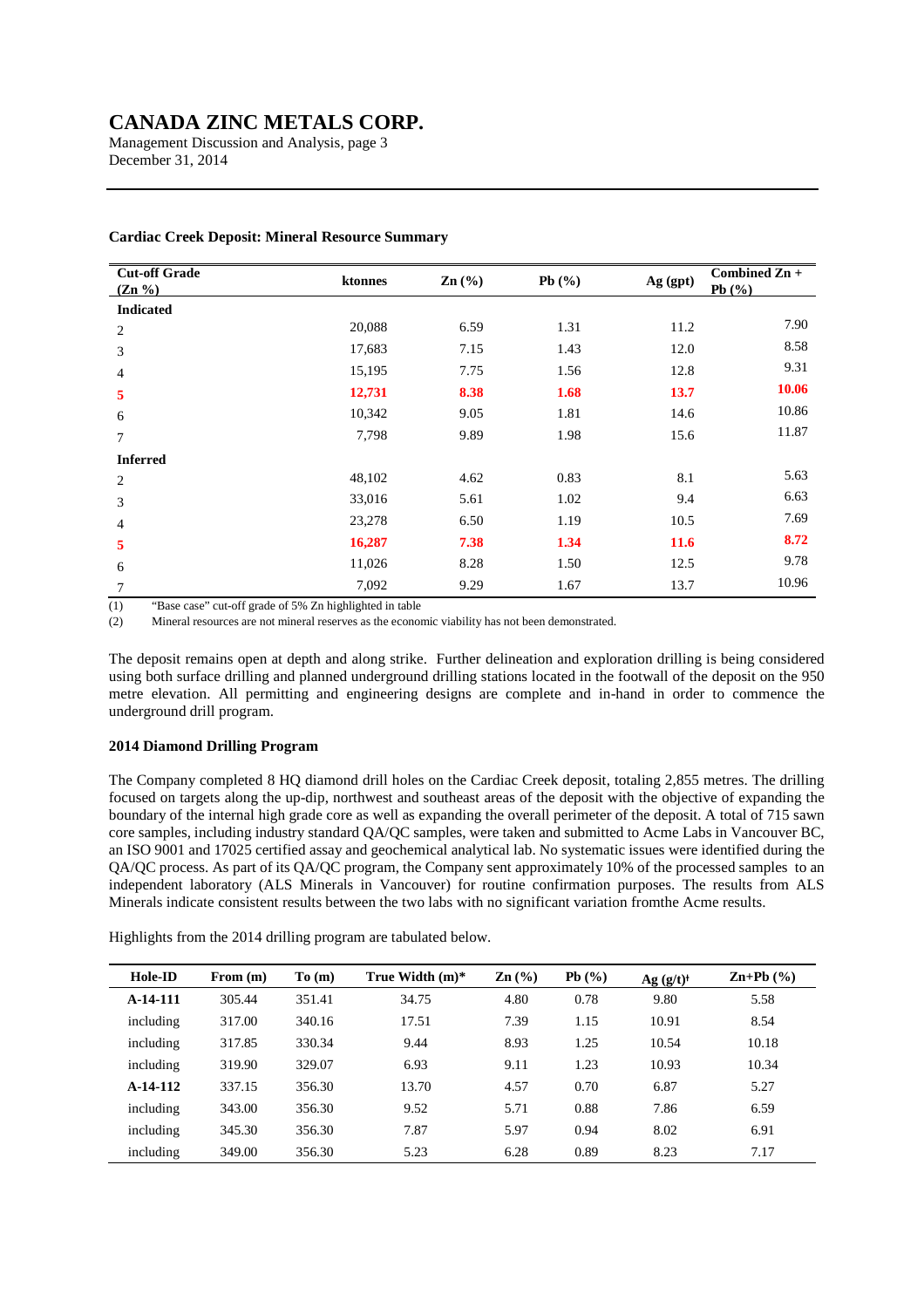Management Discussion and Analysis, page 4 December 31, 2014

| Hole-ID    | From $(m)$ | To(m)  | True Width $(m)^*$ | $\mathbf{Zn}$ (%) | Pb(%) | Ag (g/t) | $\mathbf{Zn} + \mathbf{Pb}$ (%) |
|------------|------------|--------|--------------------|-------------------|-------|----------|---------------------------------|
|            |            |        |                    |                   |       |          |                                 |
| A-14-115   | 173.69     | 203.56 | 20.87              | 5.09              | 0.92  | 7.31     | 6.02                            |
| including  | 176.70     | 184.90 | 5.72               | 6.04              | 1.26  | 8.18     | 7.30                            |
| including  | 191.54     | 203.56 | 8.42               | 7.43              | 1.19  | 10.72    | 8.62                            |
| including  | 196.45     | 201.05 | 3.22               | 10.16             | 1.69  | 13.97    | 11.85                           |
| $A-14-117$ | 346.00     | 367.80 | 15.38              | 3.35              | 0.58  | 5.33     | 3.93                            |
| including  | 355.00     | 367.80 | 9.03               | 3.92              | 0.71  | 6.15     | 4.63                            |
| including  | 361.38     | 369.49 | 5.72               | 5.45              | 0.94  | 8.49     | 6.39                            |
| including  | 362.25     | 367.80 | 3.92               | 6.21              | 1.11  | 9.49     | 7.32                            |

 $(*)$  True widths are calculated on the basis that the deposit has an overall average dip of 70 $\degree$  to the southwest from the horizontal

(†) Values below the detection limit have been given a value of half the detection limit for the purposes of weighted averages

Drill hole **A-14-111** targeted the up-dip edge of the internal high grade core of the deposit with a pierce point located along strike of holes A-07-49 and A-08-54 and up-dip of hole A-10-73B, with an average separation of approximately 75 metres. The hole intersected a well-developed proximal facies zone of thickly bedded, laminated pyrite and nodular barite mineralisation overlying the Cardiac Creek Zone. The Cardiac Creek zone, intersected from 305.44 to 351.41 metres, is characterized by thickly bedded pyrite, sphalerite and galena-rich sulphide mineralisation interbedded with siliceous black shale of the Gunsteel Formation. Higher grade sections of the zone are marked by an increasing concentration of silver grey sphalerite and galena within pyritic-rich sulphide beds and a transition from well-defined bedding planes to a more mottled appearance. The zone is underlain by a 4.11 metre thick interval of the Paul River Formation debris flow. The hole was terminated in footwall rocks at a downhole depth of 374.6 metres.

The hole returned 5.58% combined Zn+Pb and 9.80 g/t Ag over an extensive true width of 34.75 metres, from a downhole depth of 305.44 to 351.41 metres. Included within this significant envelope of mineralisation, which represents the Cardiac Creek zone, are intervals of high grade zinc, lead and silver mineralisation that are outlined in the table above. This includes 9.44 metres (true width) of combined 10.18% Zn+Pb and 10.54 g/t Ag, from a downhole depth of 317.85 to 330.34 metres. A total of 11 individual samples with an aggregate thickness of 7.40 metres exceeded 10% zinc (ranging from 10.5% zinc to 18.1% zinc) illustrating the high grade nature in the core of the deposit at this elevation.

Drill hole **A-14-112** targeted the northwest up-dip edge of the deposit with a pierce point located approximately 120 metres along strike from the excellent results obtained from A-13-106. A-13-106 returned an interval grading 7.53% combined Zn+Pb and 10.70 g/t Ag over 10.56 metres that included a high grade core grading 10.53% combined Zn+Pb and 13.69g/t Ag over 6.63 metres (please refer to company new release November 25, 2013).

Hole A-14-112 hole encountered weakly developed intervals of distal facies mineralisation in the hanging wall to the Cardiac Creek Zone from 279.43 to 337.15 metres. An immediate transition into the Cardiac Creek Zone facies occurred at 337.15 metres which continued to a depth of 358.62 metres. The Cardiac Creek Zone consisted of thickly bedded pyrite, sphalerite and galena-rich sulphide beds interbedded with black siliceous Gunsteel Formation shale. A thin interval of Paul River Formation debris flow underlies the deposit from 358.62 to 362.39 metres and the hole ended in Road River Group Silurian siltstone at a final downhole depth of 397.46 metres.

A-14-112 returned 5.27% Zn+Pb and 6.87 g/t Ag over a true width of 13.70 metres, from a downhole depth of 337.15 to 356.30 metres. This envelope of mineralisation contains several intervals of higher grade zinc, lead and silver mineralisation, including 6.91% combined Zn+Pb and 8.02 g/t Ag over a true width of 7.87 metres from a downhole depth of 345.30 to 356.30 metres. These intervals are outlined in the table above. A total of 9 samples returned zinc values in excess of 5% representing an aggregate length of 5.63 metres, including 3 samples greater than 10% zinc. These assays demonstrate the consistency of grade in an under-explored area of the deposit.

Drill hole **A-14-113** tested the up-dip of potential of the deposit along its northwestern edge approximately 75 metres up-dip from A-14-112. A well-developed zone of proximal facies mineralisation was intersected from 310.31 to 316.62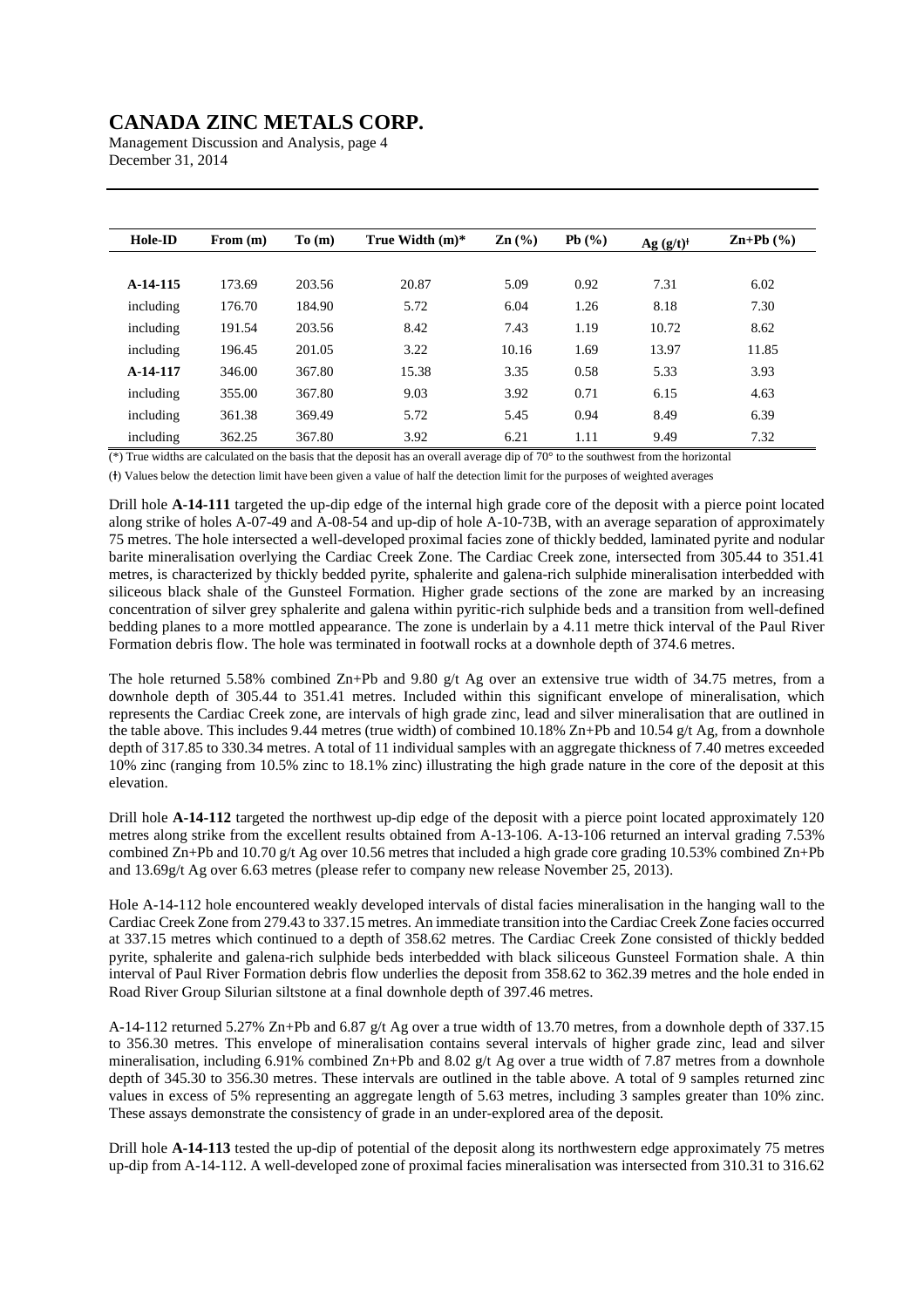Management Discussion and Analysis, page 5 December 31, 2014

metres, consisting of thickly bedded pyrite and nodular barite. The Cardiac Creek zone, normally occurring at the base of the proximal facies, appears to have been intensely disrupted by a localized and late-stage disruptive quartz veining event. The proximal facies zone returned nominal results.

Drill hole **A-14-114** tested the up-dip potential of the deposit with a pierce point located approximately 60 metres from A-08-56 and A-08-57. The pierce point is located less than 100 metres from surface. The high-grade hole A-08-57 returned a large envelope of mineralisation grading 9.29% combined Zn+Pb and 10.71g/t Ag over 23.14 metres (true width) which included a high grade core of 14.76% Zn+Pb and  $14.45g/t$  Ag over 9.04 metres (true width). No proximal facies mineralisation was encountered, however, the Cardiac Creek Zone was intersected from 121.77 to 128.38 metres returning 4.81% Zn+Pb and 5.43g/t Ag over 2.84 metres (true width) that is host to two distinct but thin intervals of high grade mineralisation.

Drill hole **A-14-115** targeted the up-dip and southeast edge of the internal high grade core of the deposit with a pierce point located up-dip from hole A-11-98 and along strike of the A-94-07, with an approximate separation of 85 metres. The Cardiac Creek Zone was intersected from 173.69 to 210.24 metres with two well-defined zones of mineralisation present; an upper zone from 173.69 to 184.90 metres and a lower zone from 191.54 to 210.24 metres. The mineralisation is characterized by thickly bedded pyrite, sphalerite and galena-rich sulphide mineralisation interbedded with siliceous black shale of the Gunsteel Formation.

The upper zone is represented by well-bedded sulphide mineralization comprised of predominantly sphalerite and galena and barite becoming more mottled downhole. High grade sulphide beds contain irregularly shaped, internally laminated fragments, often at angles to the main bedding orientation. The lower zone is marked by an increasing concentration of silver-grey sphalerite and galena with the sulphide beds becoming mottled in appearance and lacking defined bedding features. The zone is underlain by a 4.38 metre interval of Gunsteel Formation shale followed by a thin interval of debris flow of the Paul River Formation. The hole was terminated in footwall rocks at a downhole depth of 240.79 metres.

The hole returned 6.02% combined Zn+Pb and 7.31 g/t Ag over an extensive true width of 20.87 metres, from a downhole depth of 173.69 to 203.56 metres. Included within this significant envelope of mineralisation, which represents the Cardiac Creek zone, are intervals of high grade zinc, lead and silver mineralisation that are outlined in the table above. This includes 5.72 metres (true width) of combined 7.30%  $\text{Zn+Pb}$  and 8.18 g/t Ag, from 176.70 to 184.90 metres and 8.42 metres (true width) of combined 8.62% Zn+Pb and 10.72g/t Ag from 191.54 to 203.56 metres. A total of 7 individual samples with an aggregate true thickness of 3.48 metres exceeded 10% zinc (ranging from 10.8% zinc to 17.6% zinc) illustrating the high grade nature in the core of the deposit at this elevation.

Drill hole **A-14-116** targeted the southeast edge of the high grade core of the deposit in an area directly below Cardiac Creek which hosts the discovery showing. The pierce point is located along strike from hole A-13-105 and up-dip of hole A-11-93, with an average separation of approximately 85 metres. A-11-93 returned a high grade interval of 10.62% combined Zn+Pb and 11.82g/t Ag over a true width of 10.31 metres. The hole encountered a well-developed zone of proximal facies mineralisation from 342.76 to 401.17 metres consisting of thickly-bedded pyrite and minor nodular barite interbedded with siliceous black Gunsteel Formation shale. The proximal facies transitioned into the Cardiac Creek Zone at 401.17 metres which continued to a depth of 444.06 metres. The sulphides consist primarily of pyrite beds at the top of the zone grading to sphalerite and galena-enriched sulphide beds towards the base of the zone. The mineralisation is interbedded with siliceous black shale and minor chert of the Gunsteel Formation. A sequence of nodular to laminar and massive barite underlies the zone from 445.71 to 456.99 metres interbedded with minor amounts of debris flow of the Paul River Formation. A thin interval of limestone is present under the barite and the hole was completed to a depth of 476.40 metres in siltstone of the Road River Group.

A-14-116 returned 3.11% Zn+Pb and 5.08 g/t Ag over a true width of 21.22 metres, from a downhole depth of 406.17 to 442.35 metres. This envelope of mineralisation contains two internal intervals of higher grade mineralisation. This includes 3.49% Zn+Pb and 6.20 g/t Ag over 6.19 metres (true width) from 407.25 to 417.30 metres and 3.58% Zn+Pb and 4.98g/t Ag over 10.98 metres (true width) from 422.80 to 440.65 metres. A total of 8 individual samples with an aggregate true thickness of 3.97 metres exceeded 5% zinc (ranging from 5.2% zinc to 16.2% zinc) demonstrating the consistency of grade towards the southwest limits of the deposit.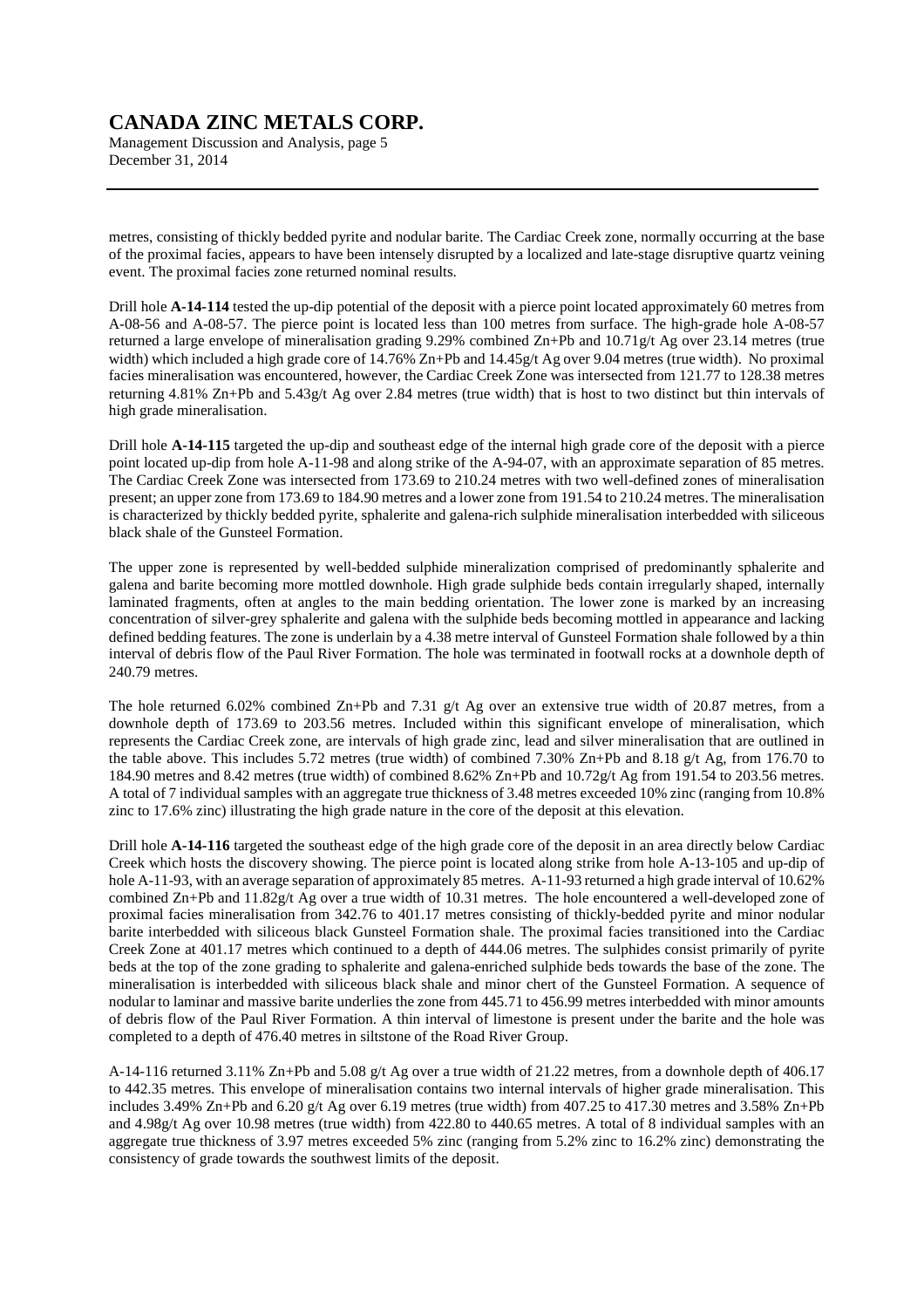Management Discussion and Analysis, page 6 December 31, 2014

Drill hole **A-14-117** targeted the up-dip and southeast edge of the internal high grade core of the deposit with a pierce point located approximately 85 metres up-dip from hole A-14-116 and along strike of the high grade hole A-11-96, which returned 10.01% combined  $Zn + Pb$  and 12.43 g/t Ag over 5.3 metres (true width). An extensive package of mineralisation representing the Cardiac Creek Zone was intersected from 327.83 to 369.49 metres with 4 distinct intervals of sulphide mineralisation interbedded with minor shale and chert. The mineralised intervals consist of thickly bedded sulphides comprised of laminated pyrite, sphalerite with minor barite and galena. Towards the base of the zone the bedding becomes poorly defined and the sulphides become more mottled in appearance, a general indication of higher grade material. The zone is underlain by a thin pyritic sulphide bed and debris flow and limestone of the Paul River Formation. The hole was completed at a depth of 387.10 metres in calcareous siltstone of the Road River Group.

The hole returned 3.93% combined Zn+Pb and 5.33 g/t Ag over a true width of 15.38 metres, from a downhole depth of 346.00 to 367.80 metres. Included within this extensive envelope of mineralisation are intervals of higher grade zinc, lead and silver mineralisation that are outlined in the table above. This includes 9.03 metres (true width) of combined 4.63% Zn+Pb and 6.15 g/t Ag, from 355.00 to 367.80 metres and 5.72 metres (true width) of combined 6.39% Zn+Pb and 8.49 g/t Ag from 361.38 to 369.49 metres. A total of 7 individual samples with an aggregate true thickness of 3.98 metres exceeded 5% zinc (ranging from 5.55% Zn to 9.27% Zn) illustrating the high grade nature in the core of the deposit at this elevation.

Drill hole **A-14-120** targeted the northwest edge of the deposit following up on the mineralisation intersected in hole A-14-112, with a pierce point located approximately 100 metres down-dip. The proximal facies was intersected from 406.05 to 421.32 metres and was underlain by the Cardiac Creek Zone from 421.32 to 428.75 metres. The mineralisation is represented by thickly bedded pyrite with minor nodular barite in the proximal facies grading to pyrite with bands of grey sphalerite and minor galena within the Cardiac Creek Zone. Intense localized quartz-carbonate veining is present along the upper and lower contacts of the mineralisation suggesting that the bulk of the Cardiac Creek Zone has been displaced. Nearby down-dip drill holes A-07-46 and A-10-74 do not display this veining indicating that there does not appear to be any disruption to the Cardiac Creek Zone at depth. The zone is underlain by mineralisation representative of the distal facies and the debris flow of the Paul River Formation. The hole was completed to a depth of 461.47 metres in calcareous siltstone of the Road River Group. The best intercept from the zone returned 4.59% combined Zn+Pb and 6.90 g/t Ag over a true width of 1.27 metres from a wider mineralised interval of 12.98 metres (true width) of combined 1.59% Zn+Pb and 3.22 g/t Ag.

The 2014 drilling program has provided valuable information across several select areas of the deposit including the high grade core, and the up-dip, northwest and southeast edges of the deposit. The extensive width of mineralisation intersected in drill holes A-14-116 and A-14-117 speaks to the consistency of the deposit along its southeastern edge while the results from hole 120 have pushed the known limits of the deposit to over 1,400 metres in strike length.

### *Akie Underground Development*

In August 2011, the Company received an underground drill permit from the BC government for the Akie project which will facilitate advanced exploration of the Cardiac Creek deposit. Underground drilling is essentially unaffected by weather and will allow year-round operation. Planned development will initially be confined in the footwall of the deposit. Additional development would allow for a bulk ore sample to be taken providing data for pilot plant test work and marketability studies.

The underground drill permit is valid for a period of three years and is the main provincial permit required to build the surface and underground infrastructure required for a comprehensive diamond drill definition program on the Cardiac Creek deposit. The permit was originally issued with a duration date to December 2014 but by application in 2013 the Company has extended the duration date to December 2017.

The planned program is comprised of a first phase of 1,600 metres of underground development followed by 16,000 metres of underground diamond drilling, designed to upgrade the current 43-101 compliant resource to the measured and indicated category. Drill core from underground will be used in a systematic metallurgical sampling program intended to ensure metallurgical sampling across the full spectrum of the deposit. Underground development will also provide important engineering and geotechnical data for a second phase of exploration drilling and bulk sampling, and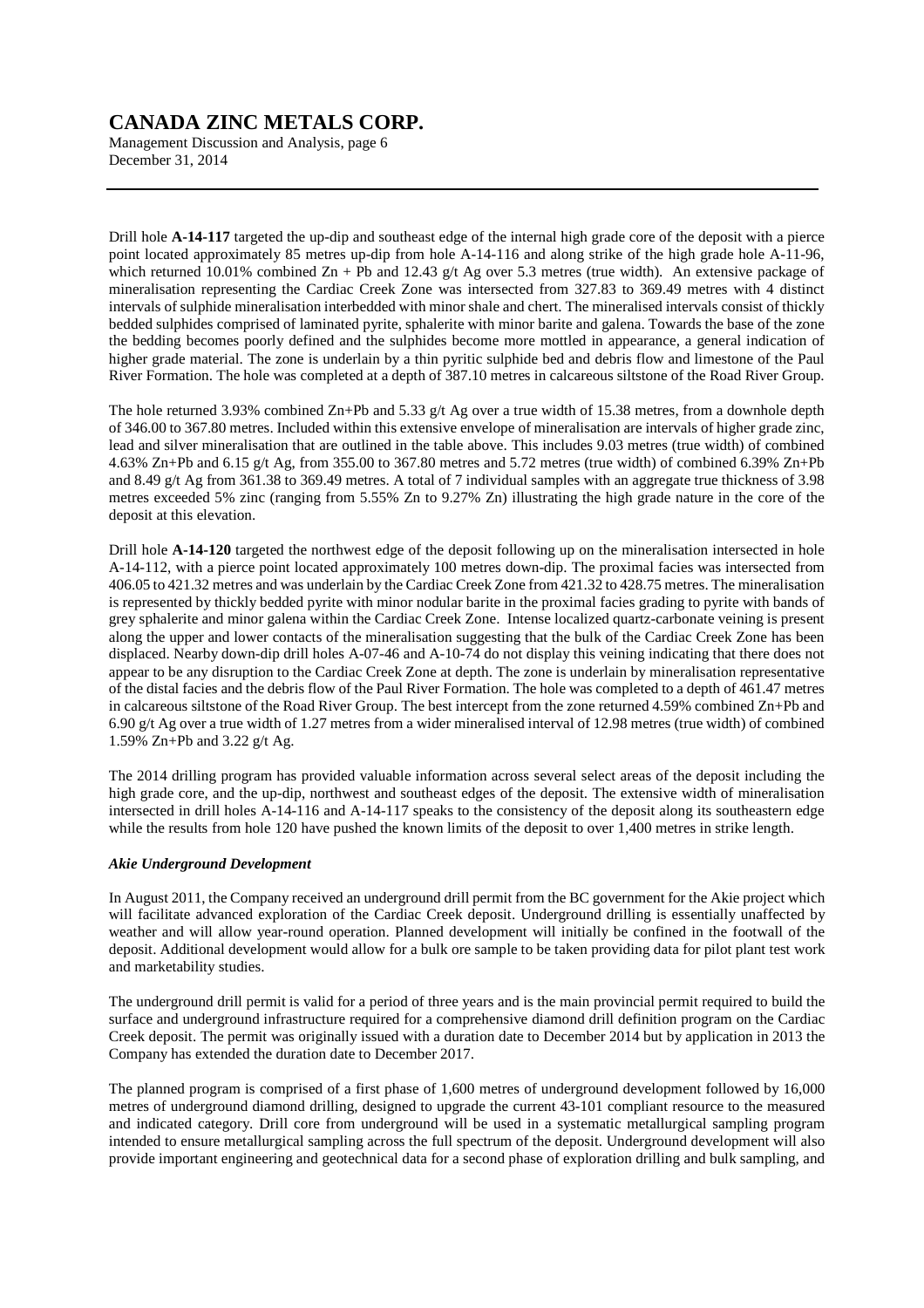Management Discussion and Analysis, page 7 December 31, 2014

for future mine design.

The 2011 surface construction program included stripping of the planned underground portal site, preparation of the portal pad, construction of the waste rock dump site, and upgrade of the existing lower access road. The Company anticipates resuming surface work construction with an aim to collaring the underground portal. The Company continues to examine tender bids and costs associated with the planned underground exploration program. Engineering and environmental studies will continue as required to maintain permits in good standing.

## **KECHIKA REGIONAL PROJECT**

In addition to the Akie property, the Company has 100% ownership of a large contiguous group of mineral claims that aggregate to a total of 10 properties that cover 68,000 hectares. The mineral claims stretch a distance of 140 km from the Pie property on the north boundary of the Akie property to the Thro property, near the northern reaches of the Gataga River. The properties cover the extent of the prospective Gunsteel Formation shale which is the known host of SEDEX mineralization in the Kechika Trough.

The southernmost project boundary is located approximately 260 kilometers north-northwest of the town of Mackenzie. The Kechika project includes several properties with significant historical drill intercepts, including the Mt. Alcock property which has yielded a drill intercept of 8.8 metres grading 9.3% Zn+Pb, numerous zinc-lead-barite occurrences, and several regional base metal anomalies. Historical drilling on the Bear-Spa property returned several drill intercepts of >10 metres grading 2.53 to 2.96% combined Zn+Pb and up to 20.6 g/t Ag. There has been no modern follow-up exploration on many of these properties.

On May 15th, 2012 the Company announced it had received a NI 43-101 compliant Technical Report entitled "NI 43- 101 Technical Report on the Pie Property", dated May 4, 2012 and authored by Tanya Strate, P.Geol., an independent qualified person for the purposes of NI 43-101. The Technical Report highlights the SEDEX Zn-Pb-Ag prospectivity of the property, documents the results of field work completed on the property in 2011, and makes recommendations for further work, including drill testing of several Zn-Pb-Ag mineralization targets. The technical report can be found on SEDAR (www.sedar.com).

On June 15th, 2012 the Company took receipt of a NI 43-101 compliant technical report entitled "NI 43-101 Technical Report on the Mt Alcock Property" dated May 31, 2012 and authored by Tanya Strate, P.Geol., an independent qualified person for the purposes of NI 43-101. Please refer to SEDAR (www.sedar.com) to review the report. The Technical Report highlights the history of previous exploration on the property since the 1970's and identifies the prospectivity to host SEDEX Zn-Pb-Ag mineralization. The report documents the results of assessment work completed on the property in 2011, and makes recommendations for further work, including drill testing of the Main barite zone previously drill tested in 1989 and 1990. The property hosts several large soil geochemical anomalies that have never been drill tested and other Zn-Pb-Ag mineralization targets.

### **Airborne Geophysical Surveys**

In 2012 and 2013, the Company engaged Geotech Ltd. of Aurora, Ontario to complete a large-scale, 4,321 line kilometre airborne Versatile Time Domain EM (VTEM) geophysical survey over its properties within the Kechika Trough, which included the Akie and all ten Kechika Regional properties. The primary goal of the survey was to obtain lithological and structural information near surface and at depth across the properties, as well as define geophysical responses for Gunsteel shale stratigraphy and the Cardiac Creek deposit. This was the first modern airborne geophysical survey undertaken on the Company's mineral tenures.

The survey had a nominal line spacing of 200 metres but was tightened to 100 metre spacing over key areas of interest such as the Cardiac Creek deposit. The results generated from the VTEM data indicate an excellent correlation between EM conductivity and mapped geological and structural features. The Devonian Gunsteel Formation black shale, known host to the mineralized occurrences in the belt, is easily identified as a conductive trend and can be traced from the Akie and Pie properties north to the limits of Kechika regional properties. Additionally, the interpreted western thrust panel of rocks, which have been tentatively assigned to the Gunsteel Formation, and which hosts the GPS barite showing, has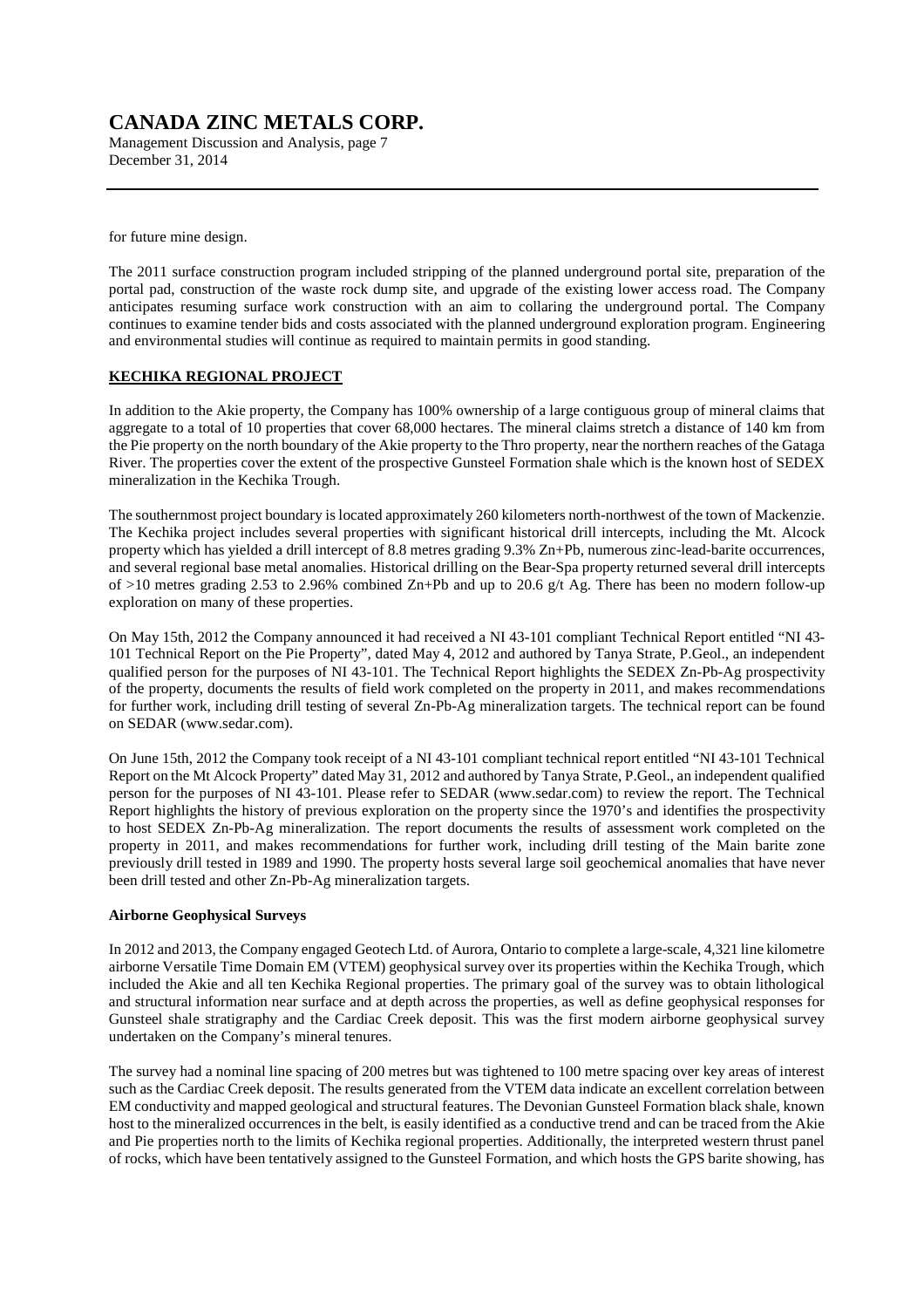Management Discussion and Analysis, page 8 December 31, 2014

a similar conductive trend and was also traceable across several properties. Other key lithological units such as the Kechika Group siltstone and limestone of the Kwadacha Reef are also discernible by variation in conductivity and resistivity.

To complement the VTEM survey, the Company is currently conducting an airborne gravity survey over the Company's southern Kechika Trough properties including Akie and Mt. Alcock.. The helicopter-borne FALCONTM gravity gradiometry survey is being flown by CGG of Mississauga, Ontario.

The survey will consist of the acquisition and subsequent analysis of airborne gravity data over two large property blocks, one covering the Akie property and one covering the Mt. Alcock and Yuen North properties. Planned flight lines will be flown in a NE–SW (50°) direction at a nominal line spacing of 200 metres with tie lines to be flown perpendicular to flight lines at approximately 10 times the flight line interval. The survey will encompass approximately 940 line kilometres in total.

The primary goal of the gravity survey will be to delineate gravity anomalies within the highly prospective Gunsteel Formation which has now been more accurately mapped using the airborne VTEM data. Conductive EM trends can be traced across the Akie property and along approximately 140 kilometres of strike length encompassing the Kechika Regional properties. Known mineralization such as the Cardiac Creek and Mt. Alcock deposits are located along these conductive trends and data collected from the gravity survey will greatly assist with drill targeting along strike of these zones. The gravity data will also be useful in delineating new targets in areas of coincident anomalous soil and rock samples and EM conductivity. SEDEX deposits are known to commonly exhibit positive gravity anomalies.

### **Yuen North**

In early 2014, the Company staked additional mineral claims adding to its 100% owned Kechika Regional Project. The new property, designated Yuen North, lies between and is contiguous with the Mt. Alcock property to the northwest, and the Yuen Property to the southeast. The Yuen North property measures approximately 2,687 hectares and extends claim coverage over an inferred western panel of Gunsteel Formation shale by a strike length of approximately 5 kilometres. The interpreted western panel is along strike of Teck's Cirque deposit located approximately 14 kilometres to the southeast.

The Yuen North property is a natural addition to the Company's Kechika Regional Project with favorable geology and positive historical geochemical survey results coupled with conductive trends from the current VTEM geophysical survey data. The Company is examining all historical data and planning follow-up sampling and mapping.

The area representing the Yuen North property was covered by the Company during its 2013 regional VTEM Airborne Geophysical Survey. Examination of the data showed several strong, parallel linear conductive trends similar to the distinctive EM signature of the Gunsteel Formation shale known from the Akie and Pie properties. The conductive trends connect the Yuen property to the Mt Alcock property, adding a collective 15 kilometres of strike extent of the prospective western panel of interpreted Gunsteel Formation shale. The conductive trends on Yuen North demonstrate several interesting bulge features which may represent fault intersections or structural folds. These features were recommended for further evaluation, in particular because they align with Ba-Pb±Zn soil geochemical anomalism from historical soil data.

The Company completed preliminary reconnaissance exploration in the summer of 2014 on the Yuen North property, including a total of 222 soil samples taken to extend and infill historical soil sampling from the 1980's when over 2,600 samples were taken. The 2014 results confirm and extend a long linear northwest trending zinc-lead-barite anomaly that now measures approximately 4.5 kilometres long by an average of approximately 500 metres wide; and aligns closely to historical mapped coverage of the prospective Gunsteel Formation panel and the linear conductive VTEM trends.

Anomalous soil results include 16 samples that exceed 1,000 ppm zinc, 9 samples that exceed 18,000 ppm barite, and 5 samples that exceed 100 ppm lead. The anomaly is open to the west on its southern limit.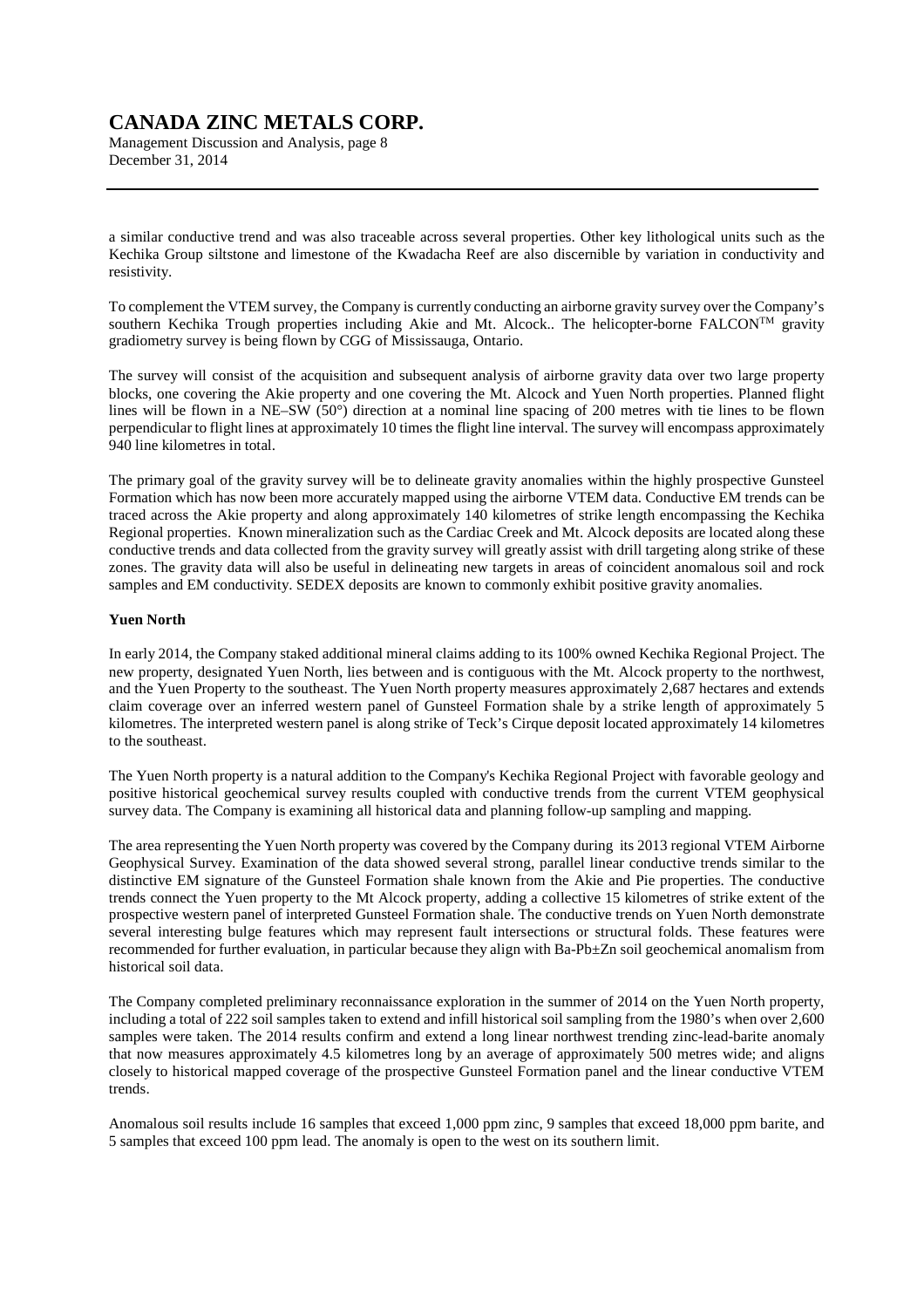Management Discussion and Analysis, page 9 December 31, 2014

A few opportunistic rock grab samples were also taken during the soil survey, including examples of weathered siliceous Gunsteel Formation shale with nodular barite and rusty laminations. The sampling highlights the highly anomalous baritic nature of the area as indicated in the soil sampling. Several rocks grab samples from ferrocrete located near an iron seep (Crème Brulee Creek) returned highly anomalous iron and elevated to anomalous barite as well. Follow-up mapping and additional sampling will be conducted in 2015.

### **Agreement with Teck and Korea Zinc**

On September 6, 2013, the Company entered into the Option Agreement with Teck that that would see Teck acquire up to a 70% interest in the Company's 100% owned Pie, Cirque East and Yuen properties (the "Property"), three of the 10 regional properties that make up the Kechika Regional Project.

The Agreement outlines two options (the "Options") that are subject to certain expenditure requirements as outlined below:

- Under the first Option, Teck can earn an undivided 51% interest in and to the Property by incurring a cumulative aggregate of \$3,500,000 in exploration expenditures on the Property on or before September 30, 2017, with \$500,000 in exploration expenditures to be completed on or before September 30, 2014 (Teck has advised the expenditures have been incurred by the extended date of November 30, 2014) and \$1,500,000 in cumulative exploration expenditures to be completed on or before September 30, 2015.
- Under the second Option, Teck may elect to acquire an additional 19% interest in the Property for a total of 70%, by incurring an additional \$5,000,000 in exploration expenditures (for a total aggregate of \$8,500,000 in exploration expenditures) on the Property on or before September 30, 2019.

Subject to one or more of the Options being exercised, Teck and the Company will form a joint venture to continue with exploration and, if warranted, development of the Property. Thereafter each party will fund its pro-rated share of exploration expenditures on the Property or incur dilution. If a party's Joint Venture interest is reduced below 10% then that party's interest will be converted to a 5% Net Profits Royalty interest in the Property.

Portions of the Property fall within the area of interest provisions of the Teck and Korea Zinc joint venture (the "T-KZ JV") on their adjoining Cirque property. Korea Zinc elected to include the Agreement under the T-KZ JV and delivered Notice of Participation in the Agreement to the Company in November of 2013. Teck and Korea Zinc each hold a 50% interest in the T-KZ JV and , as a result of the Notice of Participation, will share any interest which may be acquired under the Agreement.

The Pie, Cirque East and Yuen properties surround T-KZ JV's Cirque deposit to the north and east, and provide extensive coverage of the highly prospective Gunsteel Formation shale, which is the known host rock for SEDEX Zn-Pb-Ag deposits at Cirque and at Canada Zinc Metals' Cardiac Creek deposit, located 22 kilometres south on the Akie property.

Teck commenced an airborne gravity survey over the Property in late fall of 2014. The program was re-started in early February 2015 and is expected to be complete by mid-March. Flight lines will be flown on the optioned properties in a NE–SW (50°) direction at a nominal line spacing of 200 metres with tie lines to be flown perpendicular to flight lines at approximately 10 times the flight line interval. The survey will encompass approximately 840 line kilometres in total. The survey will be flown in conjunction with the Company's Akie and Mt. Alcock surveys. The two surveys will total 1,780 line kilometres covering a lineal distance of 45 kilometres of highly prospective Gunsteel Formation stratigraphy. Data is expected to be available approximately  $6 - 8$  weeks after completion of the survey.

Teck recently provided the Company a copy of a Report on the 2014 Field Program for the Pie, Cirque East and Yuen properties. The 2014 program was completed between July and August, 2014 and included geological mapping and rock sampling on the Pie, Cirque East and Yuen properties and re-logging and sampling of historic drill core representing 8 Pie drill holes for a total of 3,350 meters.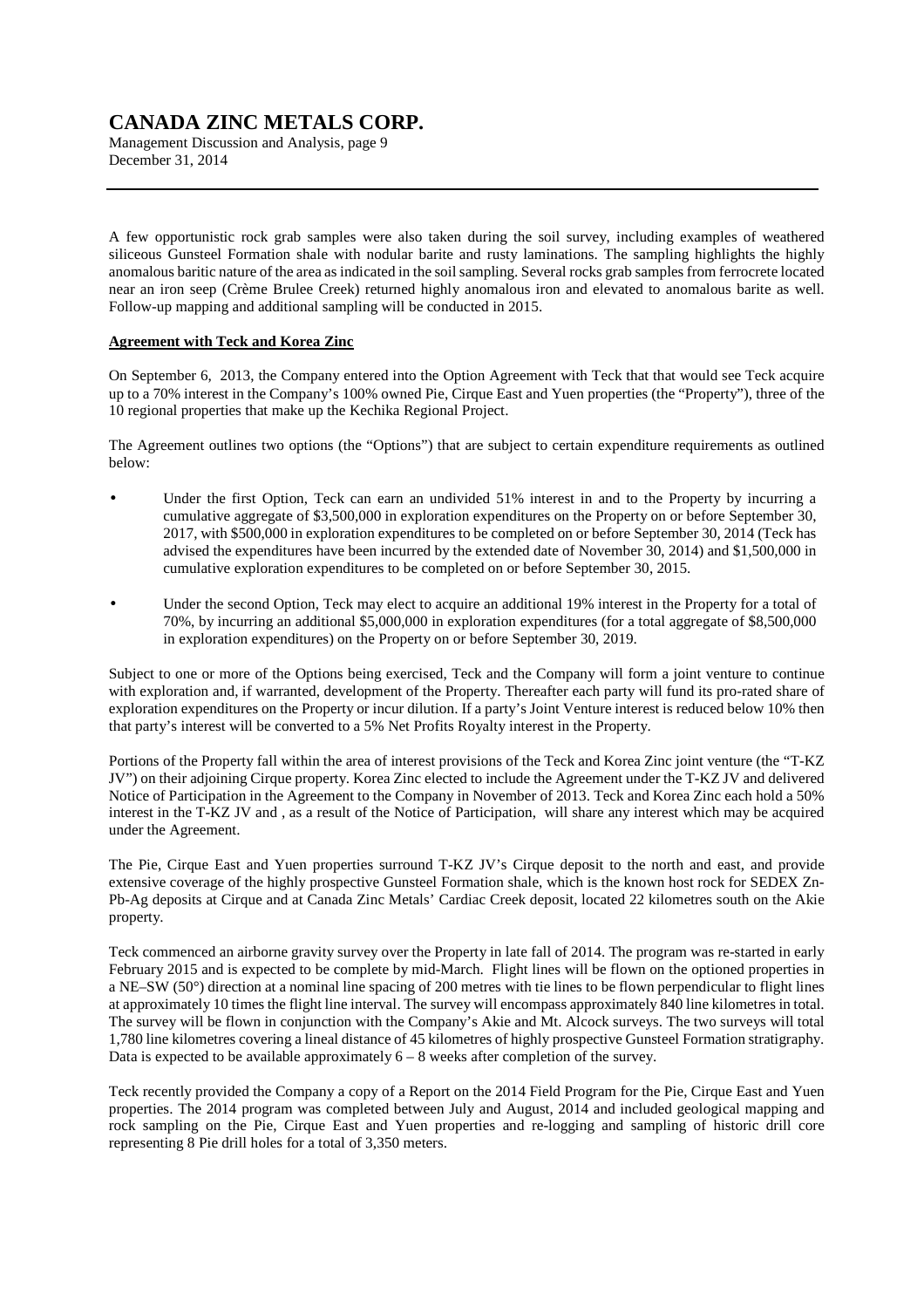Management Discussion and Analysis, page 10 December 31, 2014

Core re-logging allowed for confirmation of stratigraphy to ensure accuracy and consistency of geological interpretation at the property and regional scale. Geochemical data collection from drill core included 3,006 portable XRF analyses, and 456 whole rock lithogeochemical results. The lithogeochemistry results provide valuable data through Earn Group stratigraphy of interest in order to identify Zn and Pb mineralization and other pathfinder elements that may provide vectors toward other prospective areas. The pXRF data demonstrated the same usable trends as the laboratory lithogeochemistry data.

The 2014 field program also included 15 geological traverses covering key areas of interest on the three properties. As well, 118 whole rock lithogeochemistry samples were taken to assist with recognition of the distribution of the Kechika Group, Road River Group and the Earn Group rocks on the regional scale and to help understand the regional structural architecture including fold and thrust style and distribution of the panel bounding regional thrusts across the properties, The work confirmed previous interpretations of 3 regional structural panels including Earn Group rocks and provided an interpretation of the Earn Group basin architecture through distribution of various lithofacies. The work has allowed Teck's geologists a consistent property scale geological base on which to interpret the VTEM and airborne gravity datasets and define targets of interest for development work in the 2015 program.

Summary of exploration expenditures incurred on various properties:

|                                        | <b>Akie Property</b> | <b>Kechika Regional</b> |              | <b>Total</b> |
|----------------------------------------|----------------------|-------------------------|--------------|--------------|
| <b>Acquisition Costs:</b>              |                      |                         |              |              |
| Balance, June 30, 2013                 | \$<br>24,175,329     | \$<br>330,434           | $\mathbb{S}$ | 24,505,763   |
| <b>Additions</b>                       |                      | 6,351                   |              | 6,351        |
| Write-off                              | (10,088)             |                         |              | (10,088)     |
| Balance, June 30 and December 31, 2014 | \$<br>24, 165, 241   | \$<br>336,785           | \$           | 24,502,026   |
| Deferred exploration costs:            |                      |                         |              |              |
| Balance, June 30, 2013                 | 34,762,617           | 3,776,997               |              | 38,539,614   |
| Airborne survey                        |                      | 189,491                 |              | 189,491      |
| Camp equipment, reclassification       | (36,087)             |                         |              | (36,087)     |
| Camp equipment, depreciation           | 111,027              |                         |              | 111,027      |
| Camp supplies, settlement of contract  | (82, 401)            |                         |              | (82, 401)    |
| Drilling                               | 2,510,831            | 456,322                 |              | 2,967,153    |
| Geology                                | 45,961               | 40,030                  |              | 85,991       |
| Community consultations                | 355,367              |                         |              | 355,367      |
| Environmental studies and permit       |                      |                         |              |              |
| compliance monitoring                  | 102,796              |                         |              | 102,796      |
| Less:                                  |                      |                         |              |              |
| <b>METC</b>                            | (170, 349)           |                         |              | (170, 349)   |
| Write-off                              | (82, 193)            |                         |              | (82, 193)    |
| Balance, June 30, 2014                 | 37,517,569           | 4,462,840               |              | 41,980,409   |
| Camp equipment, depreciation (Note 9)  | 42,520               |                         |              | 42,520       |
| Airborne geophysics                    | 11,297               | 117,253                 |              | 128,550      |
| Camp stand-by fees                     | 42,839               |                         |              | 42,839       |
| Drilling                               | 509,269              | 7,746                   |              | 517,015      |
| Geology                                | 16,922               |                         |              | 16,922       |
| Community consultations                | 90,000               |                         |              | 90,000       |
| Environmental studies and permit       |                      |                         |              |              |
| compliance monitoring                  | 29,226               |                         |              | 29,226       |
| Balance, December 31, 2014             | \$<br>38,259,642     | 4,587,839<br>\$         | \$           | 42,847,481   |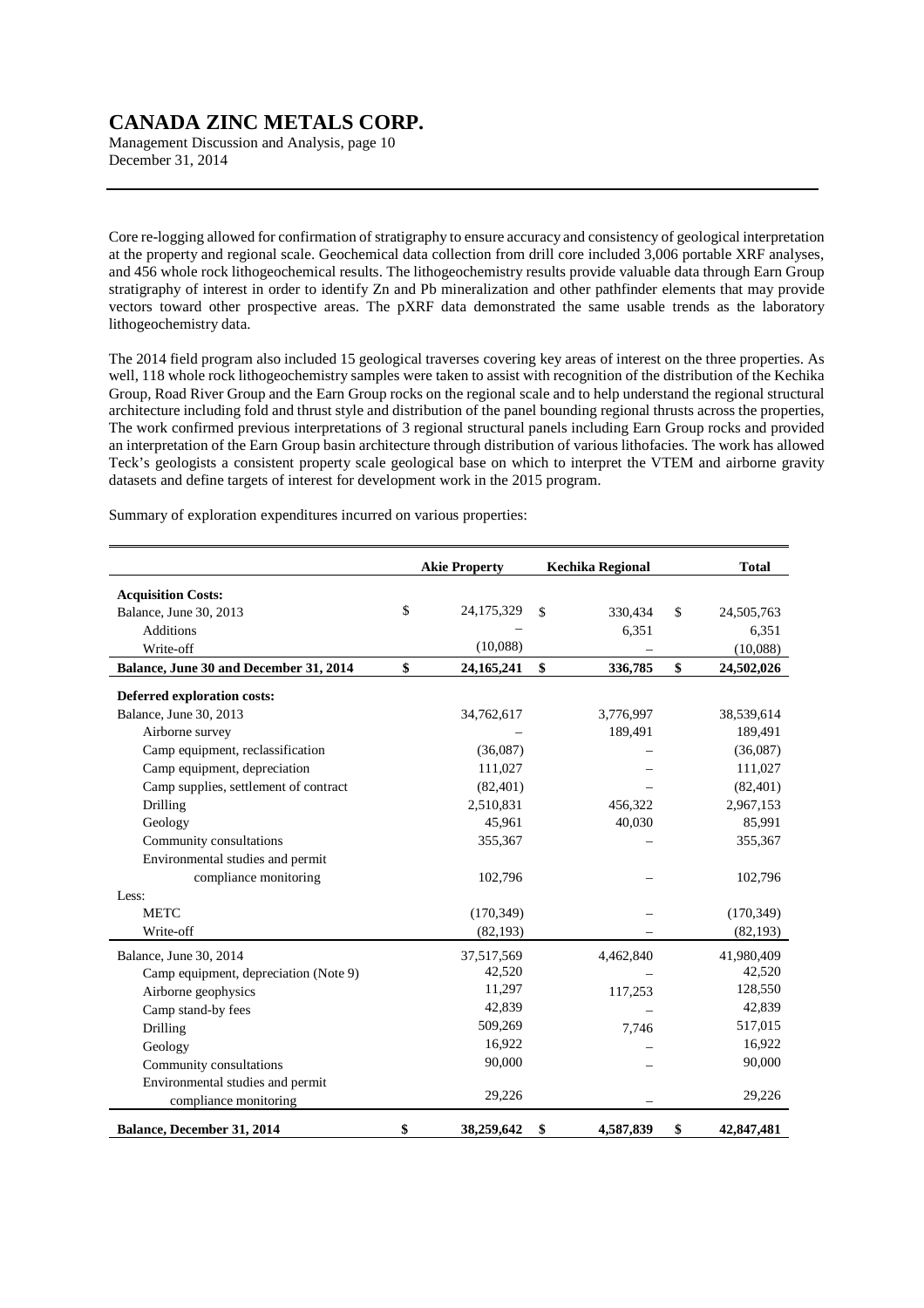Management Discussion and Analysis, page 11 December 31, 2014

|                         | <b>Akie Property</b> | Kechika Regional |      | Total      |
|-------------------------|----------------------|------------------|------|------------|
| Total June 30, 2014     | 61.682.810           | 4.799.625        |      | 66.482.435 |
| Total December 31, 2014 | 62,424,883           | 4.924.624        | - \$ | 67,349,507 |

### **1.3 Selected Annual Information**

The following is a summary of certain financial information concerning the Company for each of the last three most recently completed financial years.

|                                                              |          | 2014                   |          | Years ended<br>2013    |          | 2012                   |
|--------------------------------------------------------------|----------|------------------------|----------|------------------------|----------|------------------------|
| Interest and other income<br>Net Loss                        | \$<br>\$ | 208,417<br>(2,322,711) | \$<br>\$ | 197,038<br>(1,861,866) | \$<br>\$ | 241,234<br>(1,590,656) |
| Loss per share<br>Total assets                               | \$<br>\$ | (0.02)<br>79,539,598   | \$<br>\$ | (0.02)<br>78,868,023   | \$<br>\$ | (0.01)<br>78,271,595   |
| Total long term liabilities                                  | \$       | 2,120,000              | \$       | 1,761,000              | \$       | 1,466,000              |
| Cash dividends declared per<br>share for each class of share | \$       | Nil                    | \$       | Nil                    | \$       | Nil                    |

### **1.4 Results of Operations**

#### *Six months ended December 31, 2014 and 2013*

During the six months ended December 31, 2014, the Company reported a loss before comprehensive loss of \$837,265 or \$0.006 per share compared to a loss before comprehensive loss of \$902,858 or \$0.006 per share during the same period in fiscal 2013, a decrease in net loss of \$65,593. The decrease in net loss was primarily due to a decrease in share-based compensation expense of \$529,313, offset by an increase in marketing expenses of \$183,172, decrease in other items of \$81,299 and decrease in deferred income tax recovery of \$182,795 as a result of amortization of the flowthrough premium liabilities recorded in connection with the flow-through private placements.

The Company's consolidated net loss for the six months ended December 31, 2014, not factoring in non-cash transactions of share-based compensation expense, depreciation of office equipment and leasehold improvements, write-offs and deferred income tax recovery of flow-through liabilities, was \$907,028 (2013 - \$625,224), an increase of \$281,804.

#### Interest and other income

Total interest income for the six months ended December 31, 2014 was \$88,821 compared to \$89,030 last year. The Company earns interest on its bank treasury account, a long-term investment and reclamation bonds, which are deposited in guaranteed investment certificates ("GIC") through a financial institution.

During the six months ended December 31, 2013, the Company recorded other income of \$81,467 that included administration fees of \$18,254 for conducting exploration activities on behalf of third parties and recovery of exploration costs of \$63,213. There were no similar transactions recorded during the current fiscal year.

## General and administration expenses

Total general and administration expenses decreased by \$329,687 primarily due to decreases in consulting fees of \$27,025, flow-through taxes of \$18,957, office and miscellaneous expenses of \$6,321, professional fees of \$17,463, rent of \$2,571, share-based compensation expense of \$529,313 and wages and benefits of \$27,525, offset by increases in bonuses of \$11,283, investor relations of \$3,359, management fees of \$30,000, marketing of \$183,172, transfer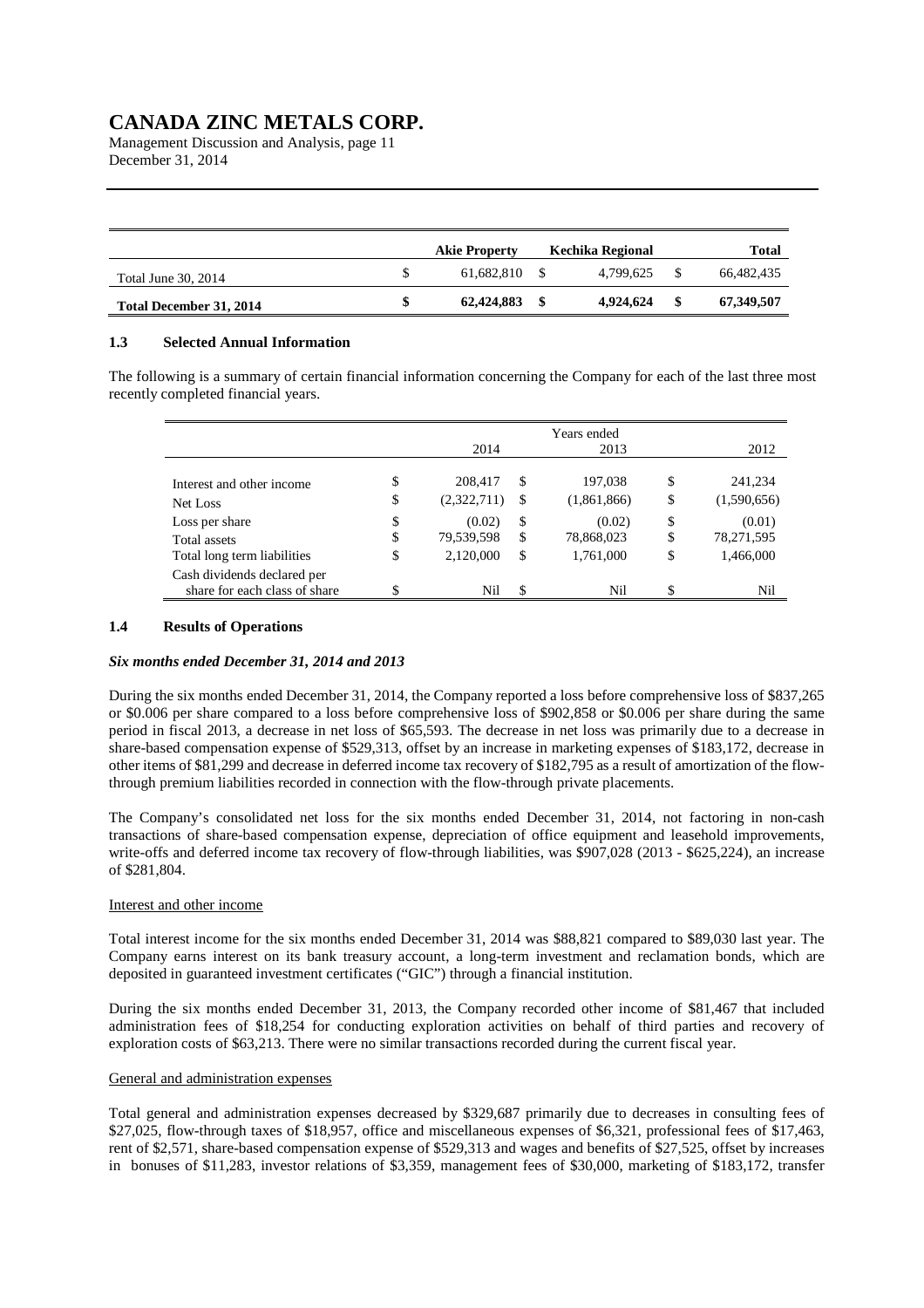Management Discussion and Analysis, page 12 December 31, 2014

agent fees of \$4,422 and travel and promotion of \$66,810.

The increase in management fees was due to an increase in monthly management fees by \$5,000 effective May 1, 2014 (please see 1.9. Transactions with related parties).

The increase in marketing expenses of \$183,172 was due to increases in advertisement and marketing campaigns.

The increase in transfer agent fees of \$4,422 was due to increased transfer agent services incurred in connection with the private placements completed during the period and annual general meeting of shareholders of the Company.

The increase in travel and promotion of \$66,810 resulted from the Company's senior management trips to mining conferences in Hong Kong, Singapore and Switzerland, a European road show and trip to China to conduct meetings and presentations for existing and potential investors.

The Company recognizes compensation expense for all stock options granted, using the fair value based method of accounting and any cash paid on the exercise of stock options is added to the stated value of common shares. During the six months ended December 31, 2014, the Company recorded share-based compensation expense of \$21,972 (2013 –\$551,285) on the vested portion of the previously granted stock options. There were no stock options granted by the Company during the current fiscal year, which resulted in a significant decrease in share-based compensation expense. The higher share-based compensation expense last fiscal year was recorded for the 1,740,000 stock options granted to directors, officers, employees and consultants of the Company in December 2013.

The decrease in professional fees of \$17,463 was due to a decrease in legal fees during the period. The legal fees recorded during the same period last fiscal year were primarily related to the Option Agreement with Teck.

The decrease in wages and benefits of \$27,525 during the current period resulted from lower salary expenses.

### *Three months ended December 31, 2014 and 2013*

During the three months ended December 31, 2014, the Company reported a loss before comprehensive loss of \$382,419 or \$0.003 per share compared to a loss before comprehensive loss of \$826,475 or \$0.06 per share during the same period in fiscal 2013, a decrease in net loss of \$444,056.

Excluding non-cash transactions of share-based compensation expense, depreciation of office equipment and leasehold improvements, write-offs and deferred income tax recovery, the Company's consolidated net loss the three months ended December 31, 2014 was \$388,672 (2013 - \$308,035), an increase of \$80,637. The increase was primarily a result of a reduction in interest and other income of \$59,405 as there were no recoveries of exploration expenses during the current quarter, increases in management fees of \$15,000, office and miscellaneous expenses of \$5,581 and travel and promotion of \$46,404, offset by decreases in consulting fees of \$4,901, flow-through taxes of \$6,000, marketing of \$10,933, rent of \$10,466 and wages and benefits of \$16,634.

The increase in management fees was due to an increase in monthly management fees by \$5,000 effective May 1, 2014.

The increase in travel and promotion of \$46,404 resulted from the Company's senior management trips to mining conferences in Hong Kong, Singapore and Switzerland, a European road show and trip to China to conduct meetings and presentations for existing and potential investors.

### **1.5 Summary of Quarterly Results**

The following is a summary of certain consolidated financial information concerning the Company for each of the last eight reported quarters: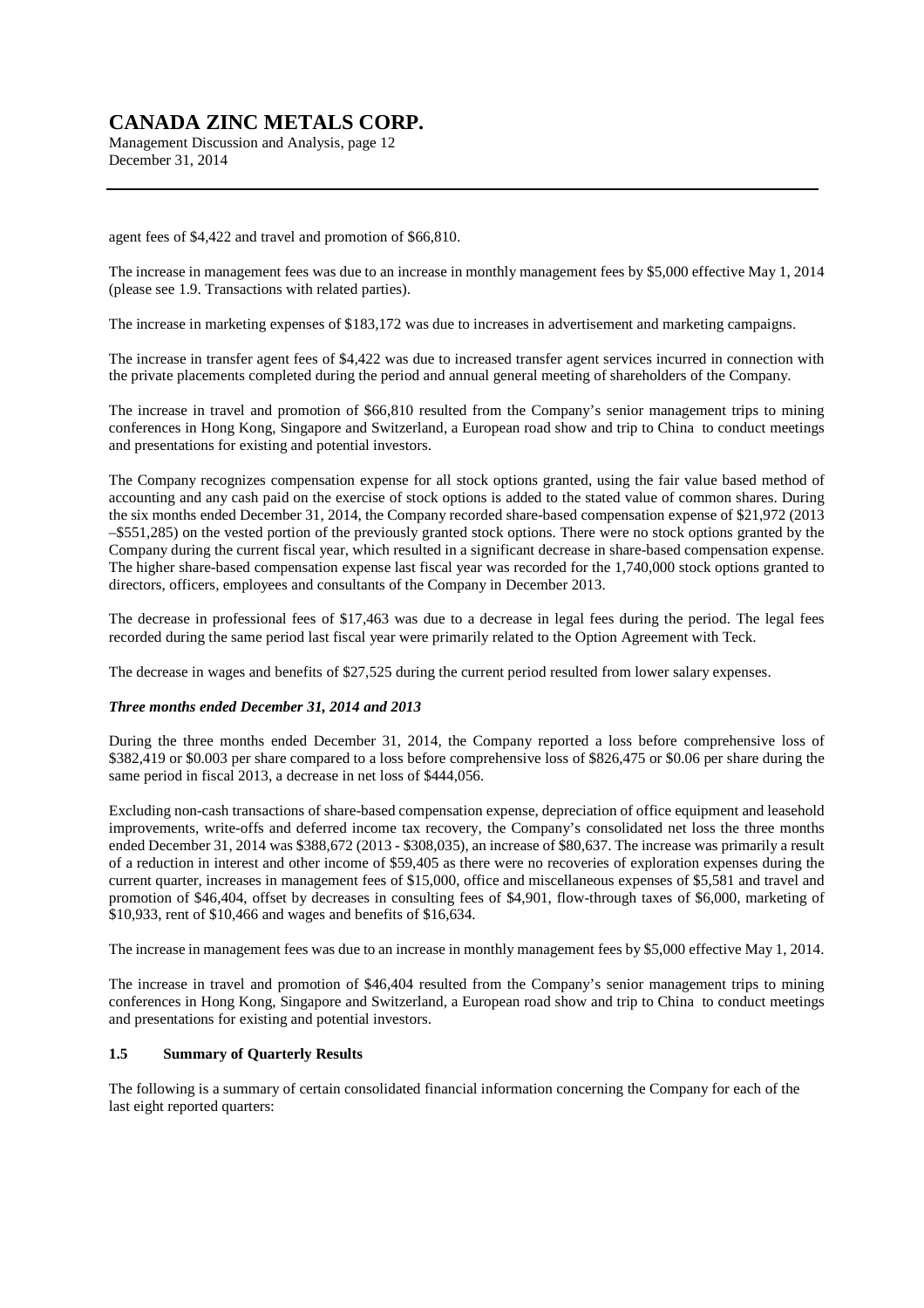Management Discussion and Analysis, page 13 December 31, 2014

| <b>Ouarter</b> ended | Interest and other<br>income | Net loss before<br>comprehensive loss | Loss per share |
|----------------------|------------------------------|---------------------------------------|----------------|
| December 31, 2014    | \$<br>45.363                 | \$<br>(382, 419)                      | \$<br>(0.00)   |
| September 30, 2014   | 43.458                       | (454, 846)                            | (0.00)         |
| June 30, 2014        | 46.169                       | (969, 699)                            | (0.01)         |
| March 31, 2014       | 54,964                       | (450, 154)                            | (0.00)         |
| December 31, 2013    | 104.768                      | (826, 475)                            | (0.01)         |
| September 30, 2013   | 65,729                       | (76, 383)                             | (0.00)         |
| June 30, 2013        | 53.446                       | (661,091)                             | (0.01)         |
| March 31, 2013       | 48.894                       | (423, 693)                            | (0.01)         |

The increase in loss for the quarter ended June 30, 2014 was primarily due to share-based compensation expense of \$117,782 recorded for the 600,000 stock options granted to a consultant during the period, deferred income tax expense of \$265,270, write-off of exploration and evaluation assets of \$92,281 and a loss on settlement of a contract in the amount of \$137,401.

The increase in loss for the quarter ended December 31, 2013 was primarily due to share-based compensation expense of \$548,100 recorded for the 1,740,000 stock options granted to directors, officers, employees and consultants of the Company during the period. The increase in interest and other income during the quarter was due to recovery of exploration expenditures incurred in prior periods and administration fees earned for conducting exploration activities on behalf of third parties.

The increase in loss for the quarter ended June 30, 2013 was primarily due to deferred income tax expense of \$233,993.

### **1.6/1.7 Liquidity and Capital Resources**

The Company reported working capital of \$10,308,701 at December 31, 2014 compared to working capital of \$10,347,373 at June 30, 2014, representing a decrease in working capital of \$38,672. The decrease in working capital was a result of exploration and evaluation and general administrative expenditures, adjusted fair values of marketable securities, offset by proceeds from the financings completed by the Company during the period. Net cash decreased by \$77,331 from \$10,558,472 at June 30, 2014 to \$10,481,141 at December 31, 2014.

During the six months ended December 31, 2014, the Company utilized its cash and cash equivalents as follows:

- (a ) \$914,431 was used in operating activities, consisting primarily of general and administrative expenditures and changes in non-cash items;
- (b ) the Company received the mineral exploration tax credit ("METC") refund of \$296,846 for its fiscal year ended June 30, 2013 and the partial refund in the amount of \$23,429 of the office rent deposit;
- (c ) \$1,291,281 was used for exploration of mineral resource properties;
- (d ) \$42,148 was used for the purchase of marketable securities;
- (e ) \$41,218 was used for the purchase of 117,000 common shares of the Company at a weighted average price of \$0.35 per share under the Normal Course Issuer Bid ("NCIB"), which commenced on July 31, 2009 and was subsequently extended in August 2010, 2011, 2012, 2013 and 2014;
- (f ) \$1,812,861 was received from the private placements net of finders' fees and regulatory filing fees of \$96,335; and
- (g ) \$80,000 was received from the exercise of 200,000 share options at a price of \$0.40 per share.

The Company is engaging in a NCIB because it believes that the market price of its common shares at times does not properly reflect the underlying value of the Company. The purpose of the bid is to reduce dilution of the Company's shares and to enhance the potential future value of the common shares which remain outstanding, thus increasing long term shareholder value. Purchases connected with this bid will be conducted through Canaccord Genuity Corp.'s offices in Vancouver. The Company will pay the market price of the common shares at the time of acquisition and will not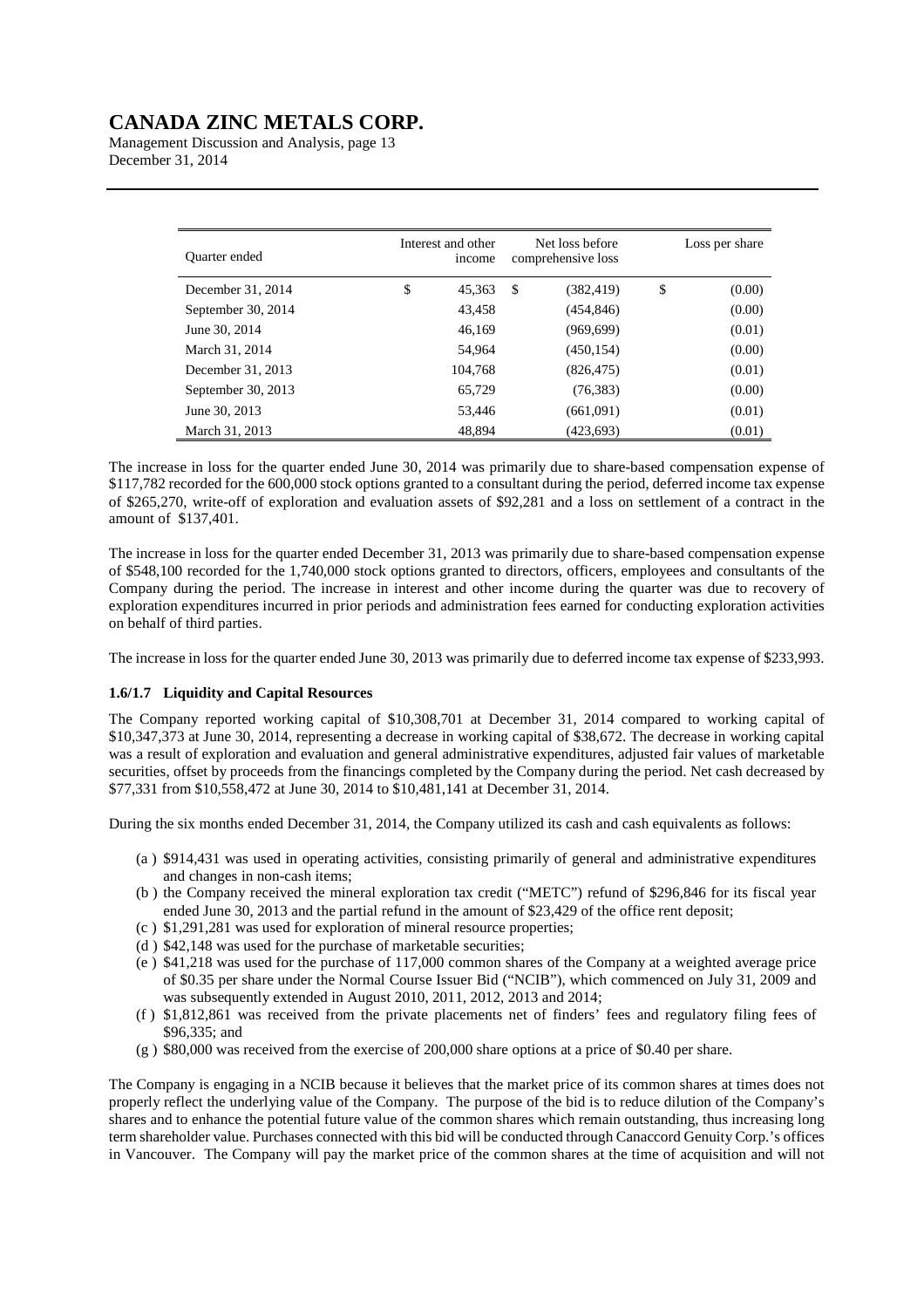Management Discussion and Analysis, page 14 December 31, 2014

purchase more than 2% of the total issued and outstanding common shares within any 30 day period.

Current assets excluding cash as at December 31, 2014 include receivables of \$27,033, which consisted of GST recoverable of \$24,623, accrued interest receivable on security deposits of \$2,236 and other receivables of \$174, prepaid expenses of \$34,240 and marketable securities with a fair market value of \$178,641. Current assets excluding cash as at June 30, 2014 include receivables of \$111,761, which consisted of GST recoverable of \$51,574, interest receivable on security deposits of \$536 and a refund of flow-through Part XII.6 tax of \$59,651, recoverable mineral exploration tax credits ("METC") of \$296,846, prepaid expenses of \$33,187 and marketable securities with a fair market value of \$255,796.

Current liabilities as at December 31, 2014 consisted of trade payables and accrued liabilities of \$194,706, due to related parties of \$683 and flow-through premium liability recorded in connection with the flow-through private placements of \$216,965. The flow-through premium liability does not represent a cash liability to the Company and will be fully amortized to the statement operations and comprehensive loss once the Company incurs exploration expenditures qualifying for the flow-through program. Current liabilities as at June 30, 2014 consisted of trade payables and accrued liabilities of \$745,191, mainly consisting of exploration invoices and flow-through premium liability recorded in connection with the flow-through private placements of \$163,498.

The other sources of funds potentially available to the Company are through the exercise of outstanding stock options and share purchase warrants. See Item 1.15 – Other Requirements – Summary of Outstanding Share Data. There can be no assurance, whatsoever, that any or all of these outstanding exercisable securities will be exercised.

The Company has and may continue to have capital requirements in excess of its currently available resources. In the event the Company's plans change, its assumptions change or prove inaccurate, or its capital resources in addition to projected cash flow, if any, prove to be insufficient to fund its future operations, the Company may be required to seek additional financing. Although the Company has been successful in raising the above funds, there can be no assurance that the Company will have sufficient financing to meet its future capital requirements or that additional financing will be available on terms acceptable to the Company in the future.

The Company's overall success will be affected by its current or future business activities. The Company is currently in the process of acquiring and exploring its interests in resource properties and has not yet determined whether these properties contain mineral deposits that are economically recoverable. The continued operations of the Company and the recoverability of expenditures incurred in these resource properties are dependent upon the existence of economically recoverable reserves, securing and maintaining title and beneficial interest in the properties, obtaining necessary financing to explore and develop the properties, and upon future profitable production or proceeds from disposition of the resource properties.

The Company is exposed in varying degrees to a variety of financial instrument related risks.

#### *Credit Risk*

Credit risk is the risk that one party to a financial instrument will fail to discharge an obligation and cause the other party to incur a financial loss. The Company's primary exposure to credit risk is on its bank deposits of \$10,481,141 and a long-term investment in GIC of \$1,000,000. This risk is managed by using major Canadian banks that are high credit quality financial institutions as determined by rating agencies.

The Company's secondary exposure to credit risk is on its receivables. This risk is minimal as receivables consist primarily of refundable government sales taxes, exploration tax credits and interest accrued on GIC investments.

#### *Liquidity Risk*

Liquidity risk arises through the excess of financial obligations over available financial assets due at any point in time. The Company's objective in managing liquidity risk is to maintain sufficient readily available reserves in order to meet its liquidity requirements at any point in time. The Company achieves this by maintaining sufficient cash and cash equivalents. As at December 31, 2014, the Company was holding cash deposits of \$10,481,141 to settle current cash liabilities of \$195,389. Management believes it has sufficient funds to meet its current obligations as they become due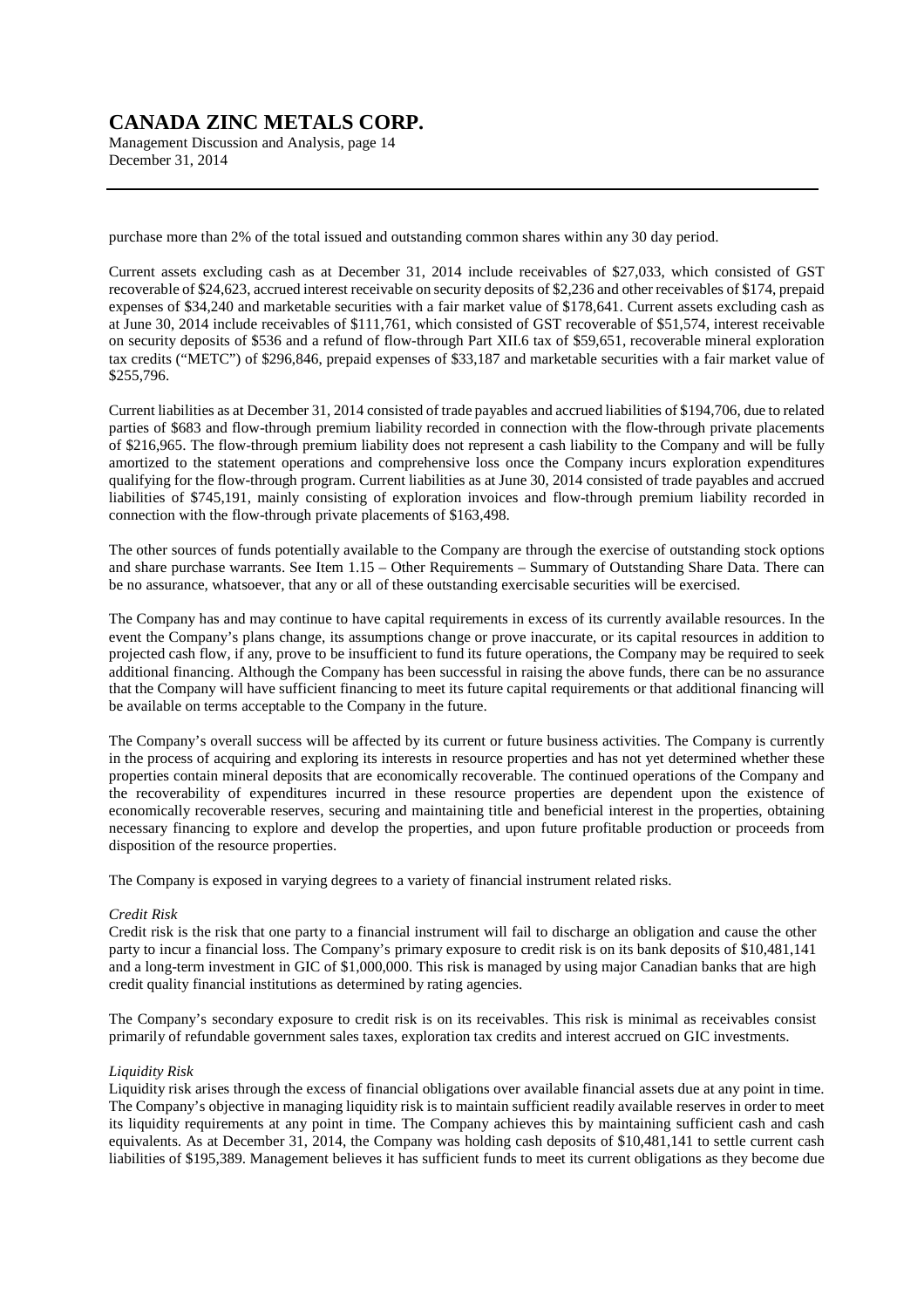Management Discussion and Analysis, page 15 December 31, 2014

and to fund its exploration projects and administrative costs.

#### *Market risk*

Market risk is the risk of loss that may arise from changes in market factors such as interest rates, foreign exchange rates, and commodity and equity prices. These fluctuations may be significant and the Company, as all other companies in its industry, has exposure to these risks.

#### *Interest Rate Risk*

The Company is exposed to interest rate risk as its bank treasury account earns interest income at variable rate of prime less 1.5%. The effect of a 10% fluctuations in interest rates may result in an increase or decrease in annual net loss of \$10,481.

#### *Currency Risk*

The Company operates in Canada and is therefore not exposed to significant foreign exchange risk arising from transactions denominated in a foreign currency.

#### *Price risk*

The Company is exposed to price risk with respect to commodity and equity prices. Equity price risk is defined as the potential adverse impact on the Company's earnings due to movements in individual equity prices or general movements in the level of the stock market. Commodity price risk is defined as the potential adverse impact on earnings and economic value due to commodity price movements and volatilities. The Company closely monitors certain commodity prices, individual equity movements, and the stock market to determine the appropriate course of action to be taken by the Company.

The Company also maintains investments in certain marketable securities. There can be no assurance that the Company can exit these positions if required, resulting in proceeds approximating the carrying value of these securities.

#### **1.8 Off-Balance Sheet Arrangements**

The Company does not utilize off-balance sheet arrangements.

#### **1.9 Transactions with Related Parties**

The remuneration of directors and other key management personnel during the six months ended December 31, 2014 and 2013 were as follows:

|                                         |   | 2014    | 2013    |
|-----------------------------------------|---|---------|---------|
| Bonuses (ii)                            | Φ | 38.184  | 26,901  |
| Consulting fees (iii)                   |   | 7,500   | 7,500   |
| Directors fees (iv)                     |   | 25,000  | 25,000  |
| Exploration and evaluation expenditures |   | 72,504  | 70,008  |
| (geological consulting) (v)             |   |         |         |
| Management and administration (i)       |   | 207,000 | 177,000 |
| Share-based compensation (vi)           |   | 14,850  | 358,025 |
| Total                                   |   | 365,038 | 664.434 |

<sup>(</sup>i) On May 1, 2007, the Company entered into a management and administrative agreement with Varshney Capital Corp. ("VCC"), a company with two common directors, whereby the Company agreed to pay management and administrative fees of \$12,500 and \$5,000 per month, respectively. The agreement was amended effective July 1, 2011 and May 1, 2014 to increase the monthly management fee to \$24,500 and \$29,500, respectively. During the six months ended December 31, 2014, the Company paid or accrued \$177,000 (2013 – \$147,000) for management fees and \$30,000  $(2013 - $30,000)$  for administrative fees to VCC;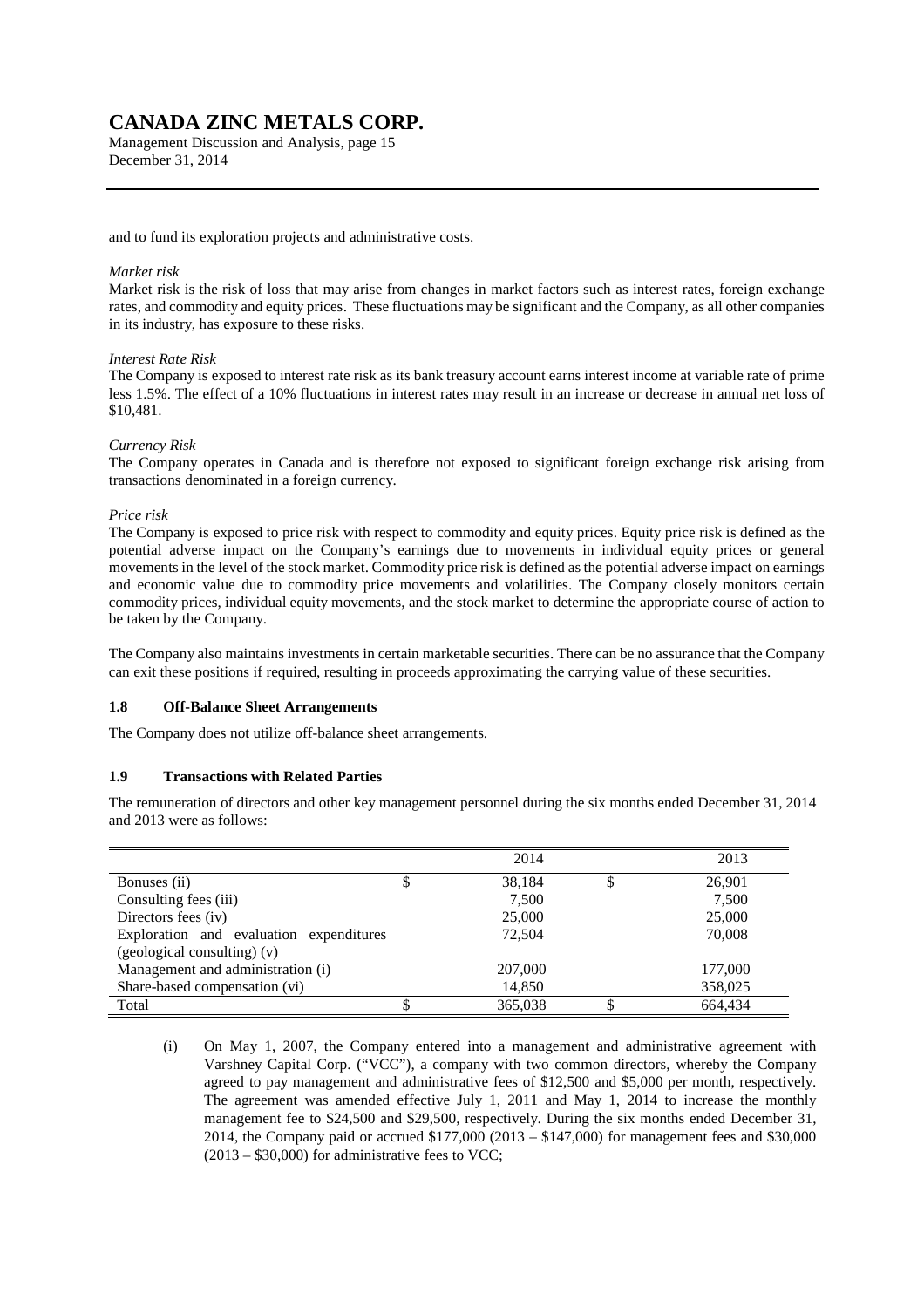Management Discussion and Analysis, page 16 December 31, 2014

- (ii) the Company paid or accrued a bonus of  $$38,184 (2013 $26,901)$  to VCC;
- (iii) the Company paid or accrued \$7,500 (2013 \$7,500) for consulting fees to a company controlled by a director;
- (iv) the Company paid or accrued \$25,000 (2013 \$25,000) in directors' fees to five directors of the Company;
- (v) the Company paid or accrued \$72,504 (2013 \$70,008) for geological consulting fees to a company owned by an officer of the Company, of which \$42,878 was capitalized as exploration and evaluation costs and \$29,626 was expensed as consulting fees; and
- (vi) share-based compensation is the fair value of options that have been granted to directors and executive officers and the related compensation expense recognized over the vesting periods.

As at December 31, 2014, \$683 (June 30, 2014 - \$Nil) was due to a director of the Company for reimbursement of business expenses. The amount was repaid subsequent to December 31, 2014.

## **1.10 Fourth Quarter**

During the fourth quarter ended June 30, 2014, the Company:

- commenced drilling on the Cardiac Creek deposit;
- received the METC refund of \$740,349 for its fiscal year ended June 30, 2012; and
- granted 600,000 stock options exercisable for 7 years at a price of \$0.35 per share to a consultant.

Please also see Summary of Quarterly Results section of the MD&A.

### **1.11 Proposed Transactions**

The Company does not have any proposed transactions as at December 31, 2014 other than as disclosed elsewhere in this document.

### **1.12 Critical Accounting Estimates**

Not applicable to venture issuers.

### **1.13 Changes in Accounting Policies including Initial Adoption**

The financial information presented in this MD&A has been prepared in accordance with International Financial Reporting Standards. Our significant accounting policies are set out in Note 2 of the audited consolidated financial statements of the Company, as at and for the year ended June 30, 2014. The new and amended standards adopted by the Company effective July 1, 2014 include *IAS 32 Offsetting Financial Assets and Financial Liabilities, IFRS 10 Consolidated Financial Statements, IFRS 12 Disclosure of Interest in Other Entities, IFRIC 21 Levies* and *IFRS 2 Share-based Payments.* The adoption of these standards had no material impact on the financial statements of the Company. Please also see Note 2 of the condensed consolidated interim financial statements of the Company for the six months ended December 31, 2014.